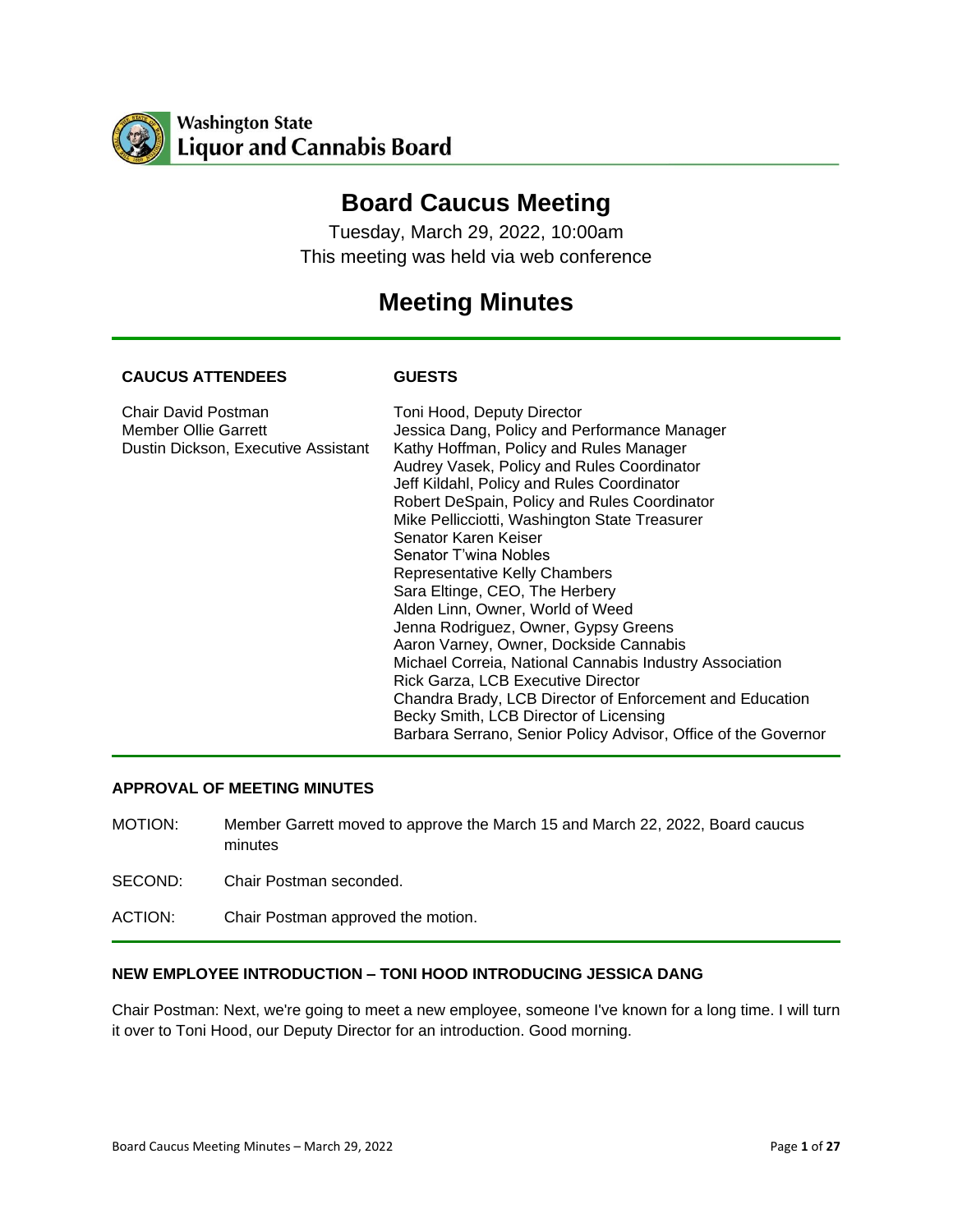Toni Hood: Good morning. Thank you Chair Postman and Member Garrett. It is my pleasure to introduce Jessica Dang, who is our new Policy and Performance Manager. She comes to us from Results Washington where she worked with the Governor's Office for many years.

I am very excited for LCB to have been able to hire Jessica. She has skills and experience in design thinking, strategic planning, performance measures, mapping, and of course writing policies, which will be a part of her job as well. And at this time, I'm just going to turn it over to her - I know you have a busy schedule - just so she can say good morning and hello. Thank you.

Jessica Dang: Thank you for the introduction. Good morning, Chair Postman and Member Garrett. As Toni mentioned, I'm Jessica Dang and my pronouns are she/her.

Just a few things about my role here. In my role as the Policy and Performance Manager, I'm really committed to helping the agency meet its strategic and operational goals. Additionally, I'll be working to update and refine the agency's performance management and continuous improvement strategies and approaches to help better identify and address areas of improvement. I'm really happy to be here. And I look forward to supporting the agency and the Board in this role.

Chair Postman: Great. Well, welcome. I was excited to hear they were able to hire you. I had great experience working with you at Results Washington through the Governor's Office. It's great to see you join the team.

Ms. Dang: Thank you. I appreciate it.

Member Garrett: Thank you and welcome.

Ms. Dang: Thank you.

Chair Postman: Thanks for the introduction, Toni.

### **BOARD MEETING PREP AND RULES UPDATE**

Chair Postman: We're now going to turn to Board meeting prep and rules update. This gets us ready for our Board meeting tomorrow and is a check in on ongoing rulemaking. Kathy Hoffman, I'll turn it over to you. Good morning.

Kathy Hoffman: Good morning, Chair Postman and Board Member Garrett. I'm going to make this brief so we can get to the roundtable.

So, just very quickly, I wanted to speak to the draft policy statement that we circulated to our stakeholders a couple of weeks ago. We received some feedback on that. We're looking at some of the considerations around timelines in putting our policy statement out, but we do intend on filing it on Thursday with an effective date of April 2.

We also held our "listen and learn" session on conceptual draft rules concerning the social equity program last Wednesday, March 23. At peak I think we had about 120 people participating in that session, that was a collection of LCB staff and a large representation from the community. So, we were happy to host that session and look forward to the continued ability to engage in that way.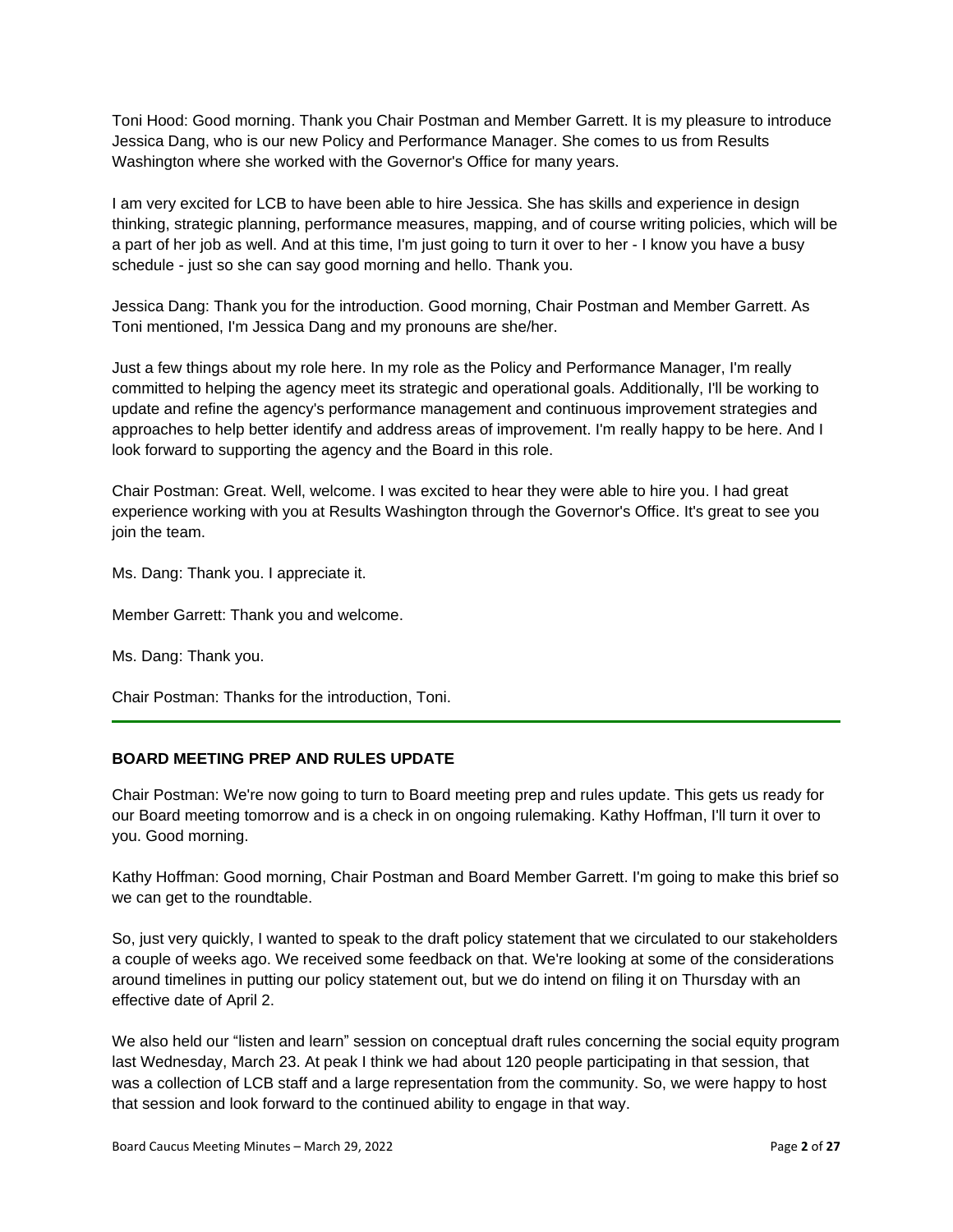That's it for a brief rules update and I'll hand it over to Jeff Kildahl to brief you on the 102 that will be presented in the Board meeting tomorrow. Thank you.

Chair Postman: Great, thank you. Good morning, Mr. Kildahl.

Jeff Kildahl: Good morning Chair Postman and Member Garrett. At tomorrow's Board meeting we will present for your approval a CR 102 package proposing changes to current rules in WAC section 314-55- 108 that concern cannabis pesticide testing action levels.

These proposed rules changes are needed to update technical chemical information for several other pesticides allowed for use in the production of cannabis. Other amendments to this rule are needed to ensure consistency with the recently adopted cannabis quality control testing rules including removing existing language about remediation of marijuana products that have failed quality control testing. And finally, the proposed rule amendments remove redundant language from the rule and also replace the term quality assurance testing with quality control testing, so it will be consistent with the quality control testing rules.

| March 30, 2022 | Board is asked to approve filing proposed rules (CR 102).<br>CR 102 filed with the Office of the Code Reviser.<br>LCB webpage updated and notice circulated by rules distribution<br>list.<br>Formal comment period begins.                                                                                                                                                                                                                   |
|----------------|-----------------------------------------------------------------------------------------------------------------------------------------------------------------------------------------------------------------------------------------------------------------------------------------------------------------------------------------------------------------------------------------------------------------------------------------------|
| April 02, 2022 | Notice published in the Washington State Register.                                                                                                                                                                                                                                                                                                                                                                                            |
| May 11, 2022   | Public hearing held and formal comment period ends.                                                                                                                                                                                                                                                                                                                                                                                           |
| May 25, 2022   | Board is asked to adopt rules if no substantive changes are made<br>(CR 103).<br>Concise Explanatory Statement provided to individuals offering<br>written and oral comment at the public hearing, and during the<br>formal comment period, consistent with RCW 34.05.325.<br>CR103 and adopted rules are filed with the Office of the Code<br>Reviser.<br>LCB webpage updated and notice circulated to all WSLCB<br>GovDelivery subscribers. |
| June 25, 2022  | Rules are effective 31 days after filing (unless otherwise specified).                                                                                                                                                                                                                                                                                                                                                                        |

Tentative Timeline

Mr. Kildahl: That concludes my description of the rulemaking tomorrow and I'd be happy to answer any questions you have.

Chair Postman: I see no questions today.

Mr. Kildahl: Thank you.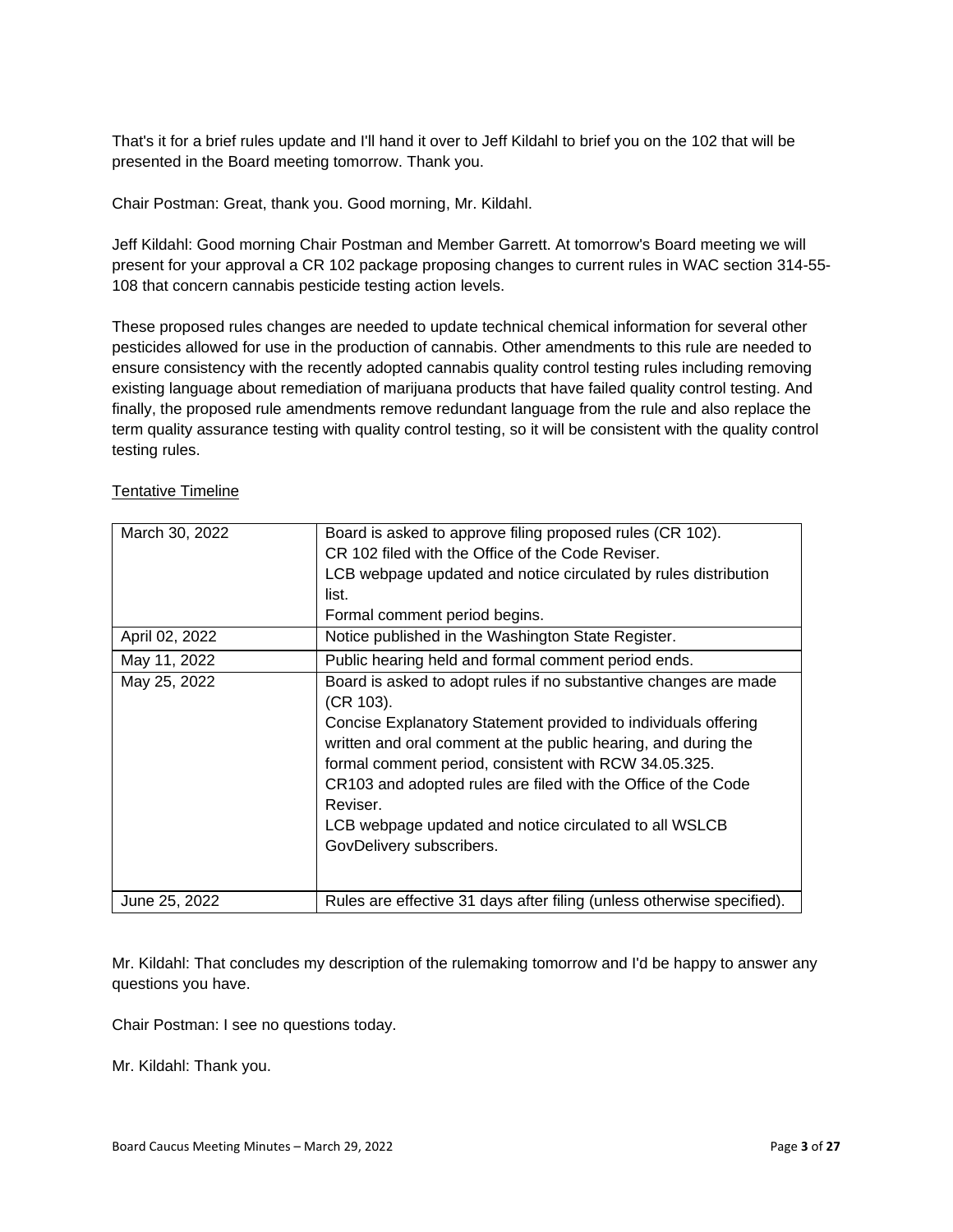#### **CANNABIS RETAIL SAFETY FORUM**

Chair Postman: We're going to move into something that's a little bit different for us. I want to take a second to, one, explain some logistics. We're going to convene now in a roundtable discussion with the Board, a group of cannabis retailers from around the state, a state Senator and state Treasurer and others are going to join us to talk about what really is a massive public safety crisis that's roaring through the state. And I think everybody on this meeting now knows that crisis has left in its wake tragic deaths and business owners and their employees are fearful that they could be next, and struggling on how to protect employees, customers, the community, law enforcement, when they're being forced to do business in cash.

By some accountings, there's been 70-plus robberies of Washington cannabis stores in Washington State this year. And that was provided to me last week, which I think was on the 83rd day of 2022. So that was at least 70 robberies in 83 days, and it could be higher, some will tell you. We could be approaching one a day.

And before we go any further, we, I think, really all need to acknowledge we're here as the deep grieving still continues for 29 year-old Jordan Brown. He was the store employee who was killed in a recent Tacoma robbery. We'll hear from the owner of that store later. But on behalf of the entire agency, we want to send our condolences again to Jordan's family and friends. And from what I've read, there were a whole lot of friends and people that universally described him as just an incredibly nice and sweet, young man. And that's a tough situation.

Also, since we have the director of our law enforcement agency online, we also will acknowledge that law enforcement has lost two officers in the line of duty just in the last week, ten days. The second one killed just as the memorial for the first was finishing up. And so this is particularly hard time for law enforcement as well. And I appreciate the work that our folks do in that division every day and law enforcement's engagement with our licensees.

So let me tell you real quick who's going to join us today. These people will have a chance to say a little more when they have the chance but we'll hear later from state Treasurer Mike Pellicciotti, state Senator Karen Keiser, who's Chair of the Labor Commerce and Tribal Affairs Committee, Sara Eltinge, who's the CEO of the Herbery in Clark County, Alden Linn, the owner of World of Weed in Tacoma, Jenna Rodriguez, the owner of Gypsy Greens here in Olympia as well as Chehalis, Aaron Varney, the owner of Dockside Cannabis, Michael Correia, with the National Cannabis Industry Association. Michael, I'm going to have to ask you at some point how to properly pronounce your last name. From our staff we have Rick Garza, Chandra Brady and Becky Smith. Barbara Serrano, who's the Governor's Policy Advisor on law and justice is joining us as well. We're also joined by Representative Kelly Chambers. And I think I saw Senator T'wina Nobles has joined us and others may also. I will keep looking for those and introduce you when we have the chance. But thank you all so much for joining us.

You know, the banking question is a huge one, of course. And we will have time to get into that. But I wanted to start today by giving each of the retailers a chance to give us a little background on their operation and what their experiences have been with this crime spree that's happening. It has touched everybody in one fashion or another. And I think this morning, why don't we start here in Olympia with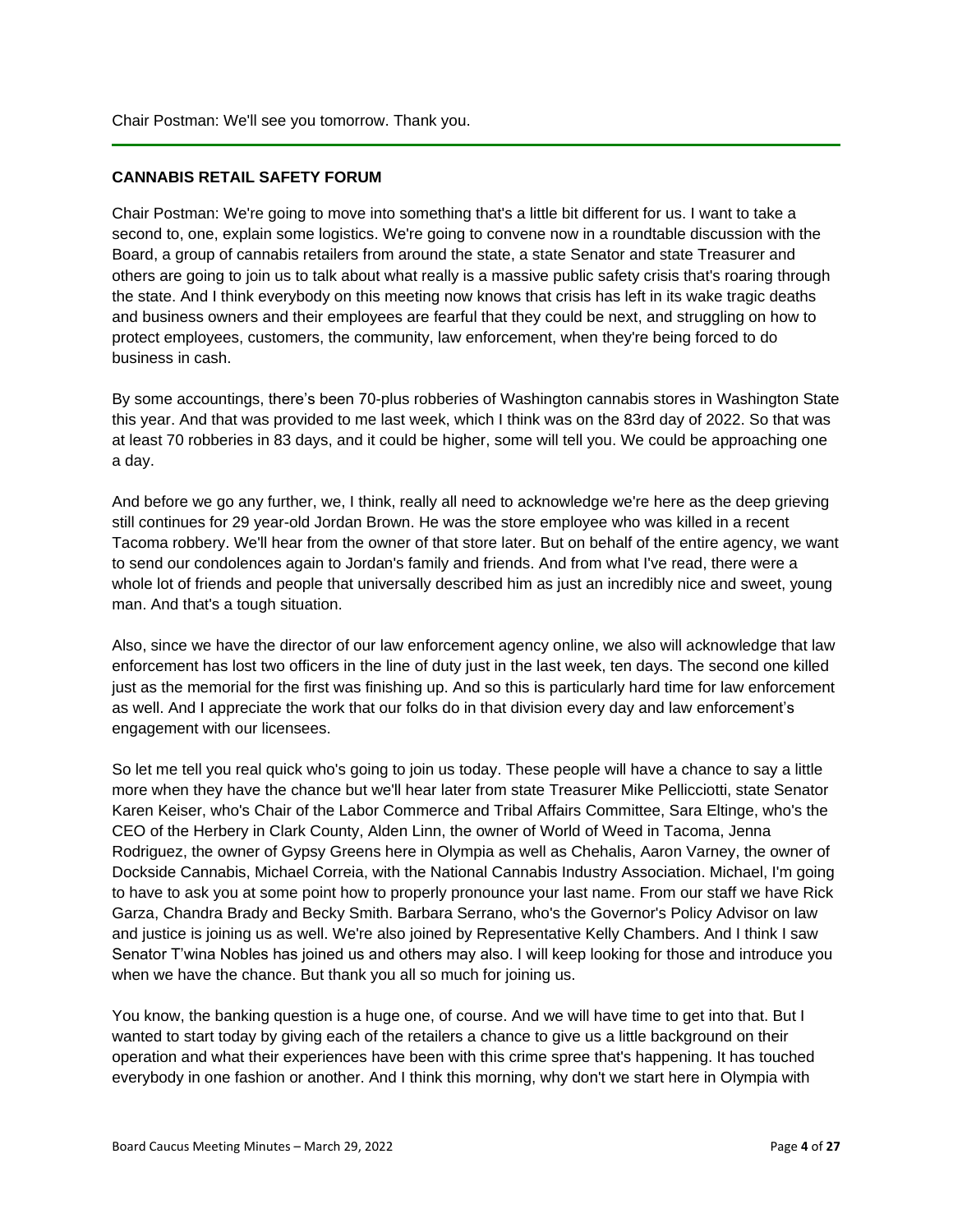Jenna Rodriguez, the owner of Gypsy Greens. And we're going to just do a quick opening from each of the four. But we'll go ahead and start with Jenna.

Jenna Rodriguez: Hi there. Can you guys hear me?

Chair Postman: Yes, indeed. And let me just -- I forgot to tell everybody. The chat functions are disabled. People who are observing from the audience will not be able to raise their hand or anything of that sort. Those who are on the roundtable can raise their hand and will be given the ability to turn on their microphones, obviously. And I just ask everybody to turn off their cameras at this point until we get everybody introduced. And when we open it for the roundtable among the participants, I think it'd be great if we could all turn the cameras on. So with that, Jenna, I will turn it over to you. Good morning.

Ms. Rodriguez: Good morning. So thank you again for having me here. I am the co-owner of gypsy greens in Olympia and Chehalis. And we have been doing this since 2013 as medical, became recreational six years ago. And I have to say the last year, you know, has probably been the scariest. COVID was pretty rough. But then when these armed robberies started happening, and obviously everybody's extremely on edge, and it became not only like "if this could happen to us", it's like, "when is this going to happen to us?" And it finally did about a month ago.

And I don't really know how to say this, because it almost sounds ridiculous. I was extremely grateful for the way ours went because absolutely nobody got hurt. And that's sad. I mean, these other ones we're hearing about have been horrific. And so for me, I was just grateful they were in and out in four minutes. I mean, they got money, they got product. And of course, none of that matters because our employees were safe. And there was nobody, as far as customers go, in the store.

We had been going through processes, you know, it's hard, we have to talk about it every day, like "what do you do if this happens to you." And I had just tested our panic buttons the week before. They worked. But for us, it went pretty routinely, which again, it's hard to even say that an armed robbery is routine at this point. So I'm here today to just kind of brainstorm, hear what other people are doing and also figure out what we can do to keep our employees, our staff, our customers, our community safer. Because this seems to now just be part of our day to day life at this point.

Chair Postman: Great. Thank you. I know your employee lost his personal belongings, too.

Ms. Rodriguez: He did. Yes, he did. And the hardest thing was he had some art from his four-year old daughter that is obviously irreplaceable. But they did take his backpack and stuff on the way out and loaded it up with our products, which again, I was just glad that he was safe.

Chair Postman: True. True. Okay, great. Thank you. We'll come back to you in just a little bit.

We'll turn now to Alden Linn, who is the owner of World of Weed in Tacoma, who owns the store that had that terrible tragedy. Good morning, Alden. Thank you for joining us.

Alden Linn: Good morning. Thank you, LCB and legislators for joining us today. I'm just going to give a little bit of background to start.

Here at World of Weed, we pride ourselves on having a stellar record with the LCB as well as having a great safety record and operating procedures and everything in place to keep our employees safe. We've always been and gone above and beyond and so this was a total shock to us. We hadn't had a robbery.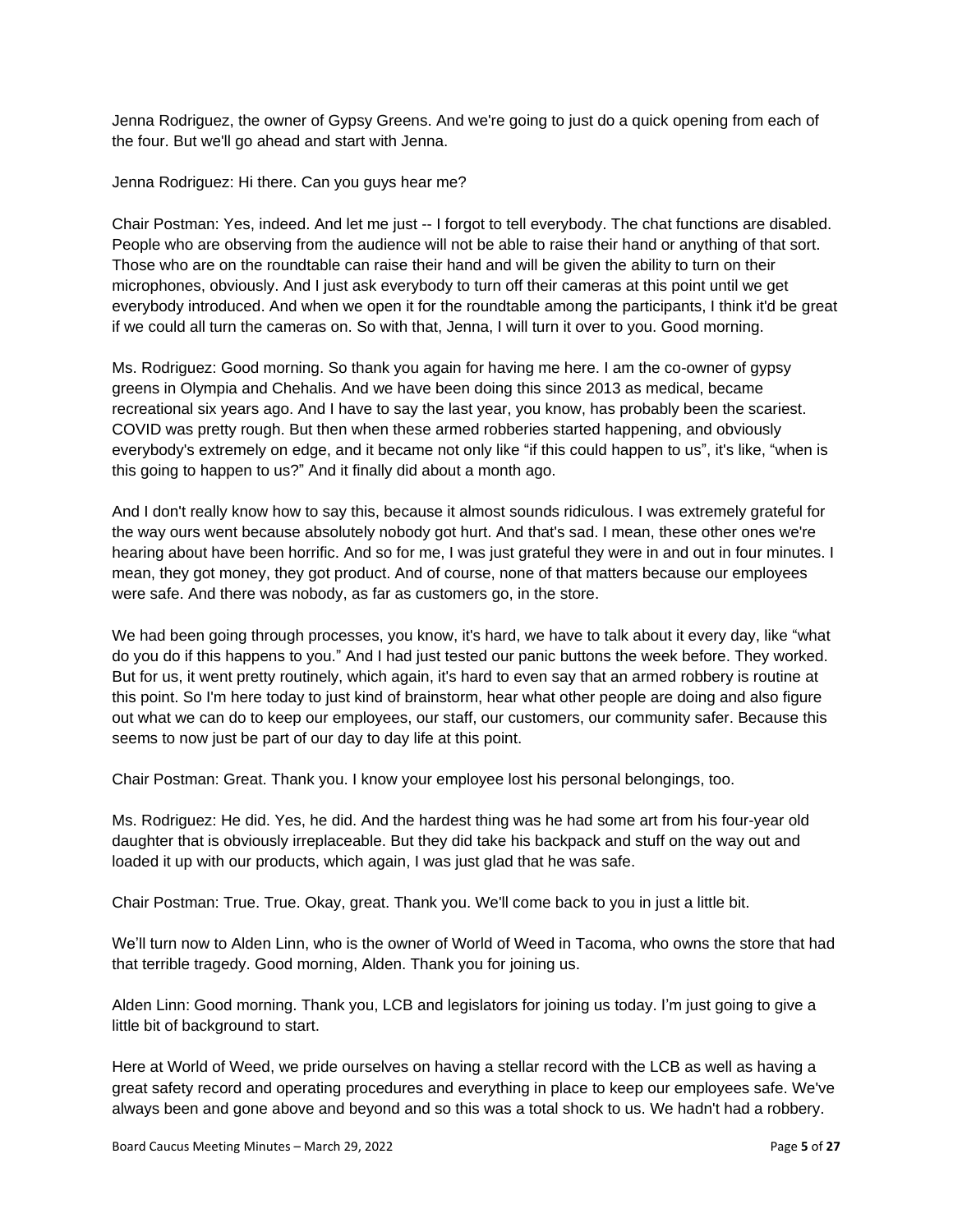Instead of one security officer, I always have two, with one patrolling the parking lot. (In our case) We were just overran by four individuals, two that took out the first guard and two that came into the store, fired a shot, and then ultimately murdered Jordan Brown.

He was a stellar employee, well respected and appreciated by the community, one of the stars of our whole team. And it's just a total shock for us after having such a false sense of security going above and beyond in our security protocols and measures that it's really a blow to the state, the community, the employees in the store. And, you know, what we'd like to ask is, everybody be safe out there.

There's obviously a lot to be talked about with federal banking regulations to allow us to get out of this cash and money system that we have. At the state level we could pass increased robbery legislation, something that increases the penalties for these robbers. We could also re-enable the funding of the police. I think they need more now than ever with everything that they have to do for us, chasing these guys down, going out and serving warrants and doing all this stuff. They're overwhelmed. And so I would say refund the police would be a top priority. I think also at the store level, we need to potentially allow armed guards to protect our employees and our customers, which would provide a decent amount of deterrent until some of these other measures could potentially take place. There's a handful of other things that we're going to enact inside the store and our operating procedures in addition to what we already do. But it's just a very sad and tragic event that nobody should have to go through. It's the toughest thing I've had to handle as a business owner. We're still closed and we're going to stay closed until we feel safe and are able to open with confidence that we can handle ourselves.

Chair Postman: Okay. Thank you for making it today. Appreciate it, Alden. We'll check back in with you in just a minute. Let's turn to Aaron Varney, who's a partner in Dockside Cannabis. Aaron?

Aaron Varney: Good morning. Thank you Chair Postman, Member Garrett and the audience gathered today.

First, I just want to pay respect to Jordan Brown and his family and Alden, to your team. Our hearts go out to you. This is a really challenging time. And it reminds me of what it felt like to be one of the first retailers to experience a shooting in our store and just the aftermath of that. So I want to surround you with a lot of thoughts and love and support as your team deals with that. We've been there and there is no easy answer for what's to come. But you're not alone. And please reach out if we can be of support.

Also want to just say a quick word and recognize all the frontline workers in cannabis retail today. We're on the heels of two years of being an essential business and the stress of that was palpable and challenging. And so to add what's been happening this year in 2022, to the mix of preexisting stress is just insult to injury. And so it's your care and commitment to the plant and the communities you serve that keep this industry open and funds flowing in. And so without you guys, you know, none of this really works. And so I just want to recognize your bravery and commitment to the communities that you serve in, especially through this difficult time.

You know, safety is just the foundation for everything we do. We don't get to move freely. We don't get to have businesses. We don't get to go to the park. It is the foundation and right now we, I think like you opened the meeting with, Chair Postman, we're in a public safety crisis at the moment. As a cannabis retailer, and I did want to make sure I'm one of three co-founders and owners of Dockside that started in 2011 as a medical dispensary and had a long run and reputation as a medical dispensary first. And so that kind of informs our approach to being in retail.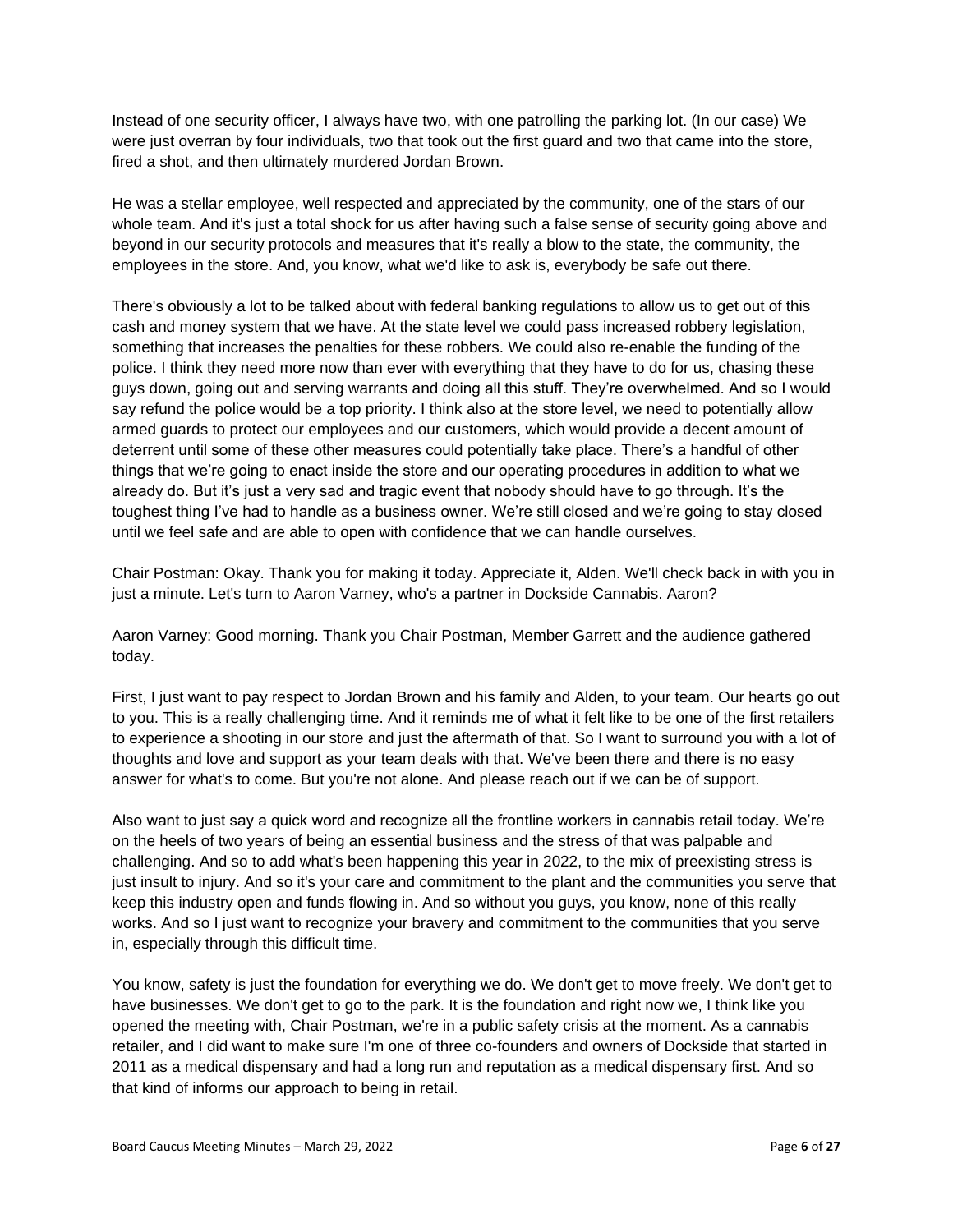So I do want to say the inability to use financial tools available to other businesses puts us at a risk and makes the public less safe. Our inability to deduct the costs associated with running a safe retail operation makes us less safe and puts the public at risk. The LCB's mission, I know, is to promote public safety. And I think that's what brings us here today. And I appreciate the forum to share these ideas openly and to give voice to what the frontline is experiencing right now.

As a retailer, it was explained to me early when we got into this business that we're not in the cannabis industry, we're in the compliance industry. And in that light, we're in a concessionary relationship with the state. We exist because you've granted us the right to sell cannabis. And in that, I just want to point out that 47.1% of the funds in all cash registers in Washington State are Washington State's funds. This is the LCB and the State of Washington's money that people are protecting and are collecting and are following all the regulations as close as possible to be safe in doing that. So you know, I come today to ask for support in that protection. The folks that are able to afford armed guards are getting them. And the folks that are not are even bigger targets today than they were yesterday. And so, you know, this is a systematic problem that we need systematic solutions to. And, without knowing the intricacies of how this will get funded, some of that money that we hold on to, that is the state's, that 47.1%, could go a long way into meeting the cost of security.

There was an interview with one of the folks from Mary Mart just in Seattle Now on KUOW yesterday. And what I heard them say is "we had to lay off some of our budtenders to hire armed security". That is the distinction right now between "can we afford to be open" or "can we afford" -- you know, how do we figure that out?

So the short term solution, I believe, the only short term solution we have found is security and potentially armed security. That is not my first choice. I would rather not put more guns into an already risky situation. For capable trained professionals, the beginning cost is going to be \$70 and up an hour. And you do not want to bargain for when you have somebody with a gun on your premises. So, capable trained professionals is a must. There's a lot of issues that have come up because of this. And I'll wait until we get into the forum. But I think there's a lot that can be done on the short term with just making sure everybody has the financial wherewithal to do the things they need to do to secure the people. And, you know, the tax revenue, that really is the target. We're one of the few that have to deal with all this cash. So thank you for your time. I look forward to the conversation.

Chair Postman: Great. I'm looking forward to talking about those issues more as well. Now we'll hear from Sara Eltinge, who's the CEO of the Herbery in Clark County. Sara?

Sara Eltinge: Good morning. I'm with the Herbery. We have four retail locations within Clark County down here at the southern border of the state. I am one of the four retailers on here that have not yet had an armed robbery. We have four stores. And I say yet because that is almost the word.

In the last seven years -- we started in 2015, you know -- I've seen all the great things happen in this industry. It's an incredibly competitive industry and in a lot of ways, that's really good. And in a lot of ways, in a couple of ways it isn't.

Historically, our industry has been unwilling to share best practices with each other. Insights, knowledge, we haven't been willing to collaborate with each other. And I think if there was ever a time for everyone in the industry to start working together, share information, share solutions of what is working, and what is not working, this crisis is that time. Whether you are a large multi store company or a single shop, the goal needs to be where all of our employees are safe, not just make our own individual stores safe, at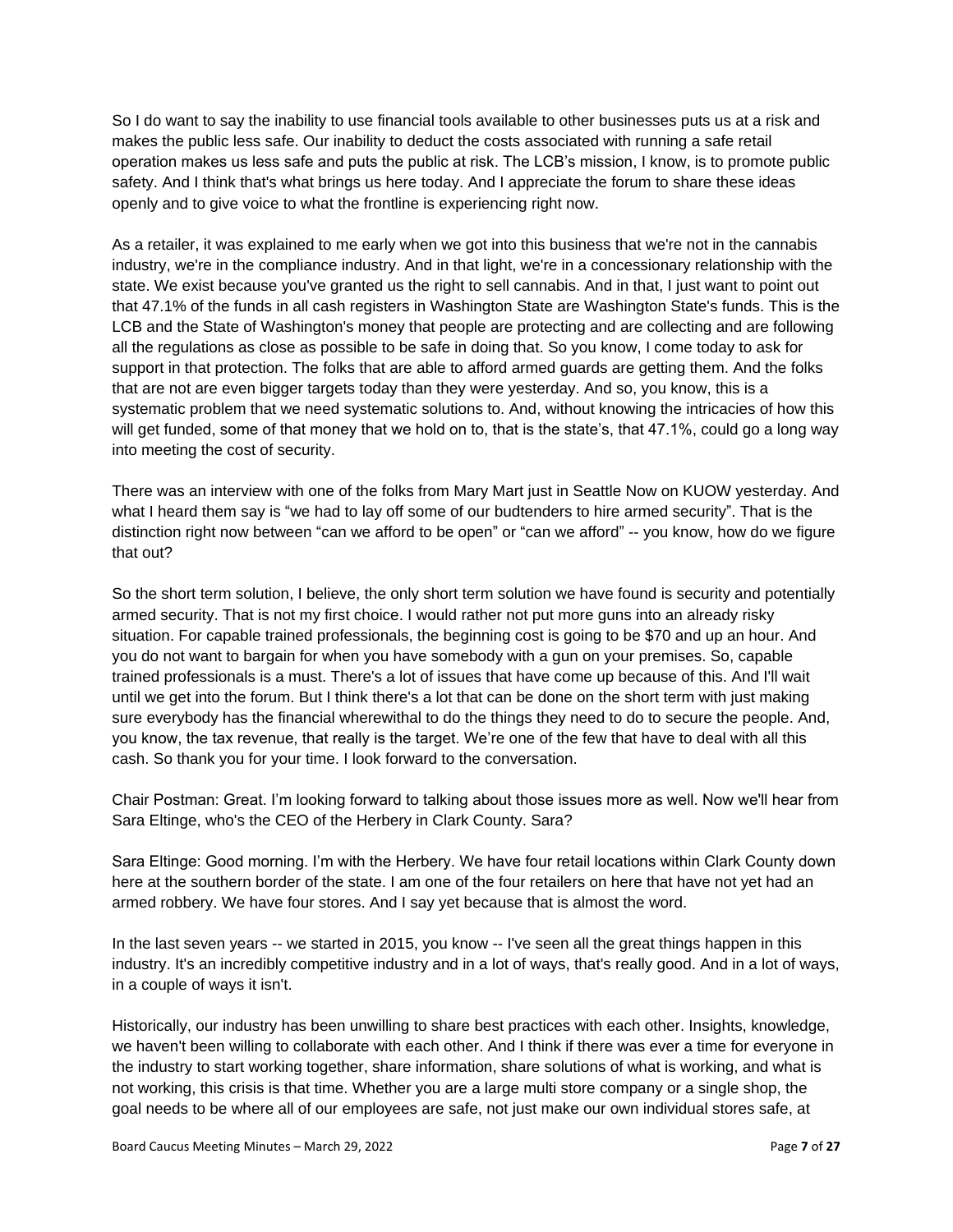which point, we're just shoving the bad people to the next shop down the road. If we can't all figure out a way for everyone to be safe, we're failing. I think our various associations within our industry need to start talking, regardless of their different agendas in some other areas. I think this area, they need to start talking and collaborating and figuring out and sharing what is working.

The safety of these employees -- we have 115 employees -- and the employees are on pins and needles, we're on pins and needles thinking of every possible thing that we can do. I know this forum, we are going to talk about some of the bigger ways to fix it, perhaps. But I think all of us need to start talking and communicating with each other across the retail stores when one has a problem. If they're not calling all the other ones in town -- we have 21 stores in this town. And once robbed, nobody knows. I think that mentality needs to change at the retail and lower level, I guess because I also think the LCB needs to start working with the LCBs of all the other states that have recreational, that have medical. If they can't start communicating with each other and gathering the data and finding out what is working in other states, or if any state actually has something work yet. So while we're going to talk about the bigger things, I just want to get out there how much, if we don't start talking to each other on the daily, we cannot solve the problem now. I'm looking forward to this today. Thank you.

Chair Postman: Great, thank you. Alright, we appreciate that overview from the retailers.

At this point I was going to call on senator Keiser. I was just looking for Senator Keiser, are you with us? I don't think so. So, I think what we're going to do, which would help us with some scheduling things, I'm going to just move on. If Senator Keiser joins us, we can come back to her. I know we also have some other legislators who we could ask to join us as well to maybe say a few words. But, let's move to the banking issue now. And as we've already heard from retailers about it. I think we all know how important it is.

I will say, you know, the way I view this, and it's a little bit odd, but we have to both demand that Congress acts on the SAFE Banking Act and work as if we assume they're not going to do that. So you know, it's a little bit of a split approach but we really need to do that. I can tell you that the US House has passed the SAFE Banking Act several times. The Senate never has. It's a bit frustrating.

What little development today I want to share is that the Governor has asked his staff and cabinet and elected officials to join and work on things they can do in the absence of the SAFE Banking Act. And so Department of Financial Institutions (DFI), the LCB, and others, including licensees are going to be part of that. But we're lucky to have somebody in state government today who is a great ally in this fight and has taken it on as an issue, and that's state Treasurer, Mike Pellicciotti, who's joining us here today. He is a former Deputy Attorney General and he was a state Representative before winning election as Treasurer. And I can tell you when this crisis grew and got to that point where we all saw it every day, the Treasurer was out front and has been to DC already and raised this issue. I also know, Treasurer, that you have a hard stop at 11am, so I want to respect that. I'll turn it over to you for a few minutes to tell us a little bit about what you're hearing from DC in particular about the likelihood of action, sir.

Treasurer Pellicciotti: Well, thank you, Mr. Chair and Member Garrett. It's good to see you again, as well and thank you for the opportunity to join you today.

Look, I was just listening to a lot of the presentations that were just being made and I think obviously this issue has been brought to the forefront of the public's attention in recent weeks because of the horrific natures of the robberies that have occurred recently. But it's just a reminder that every robbery that occurs is a traumatic situation for those who are involved in it. And obviously the focus that I've had in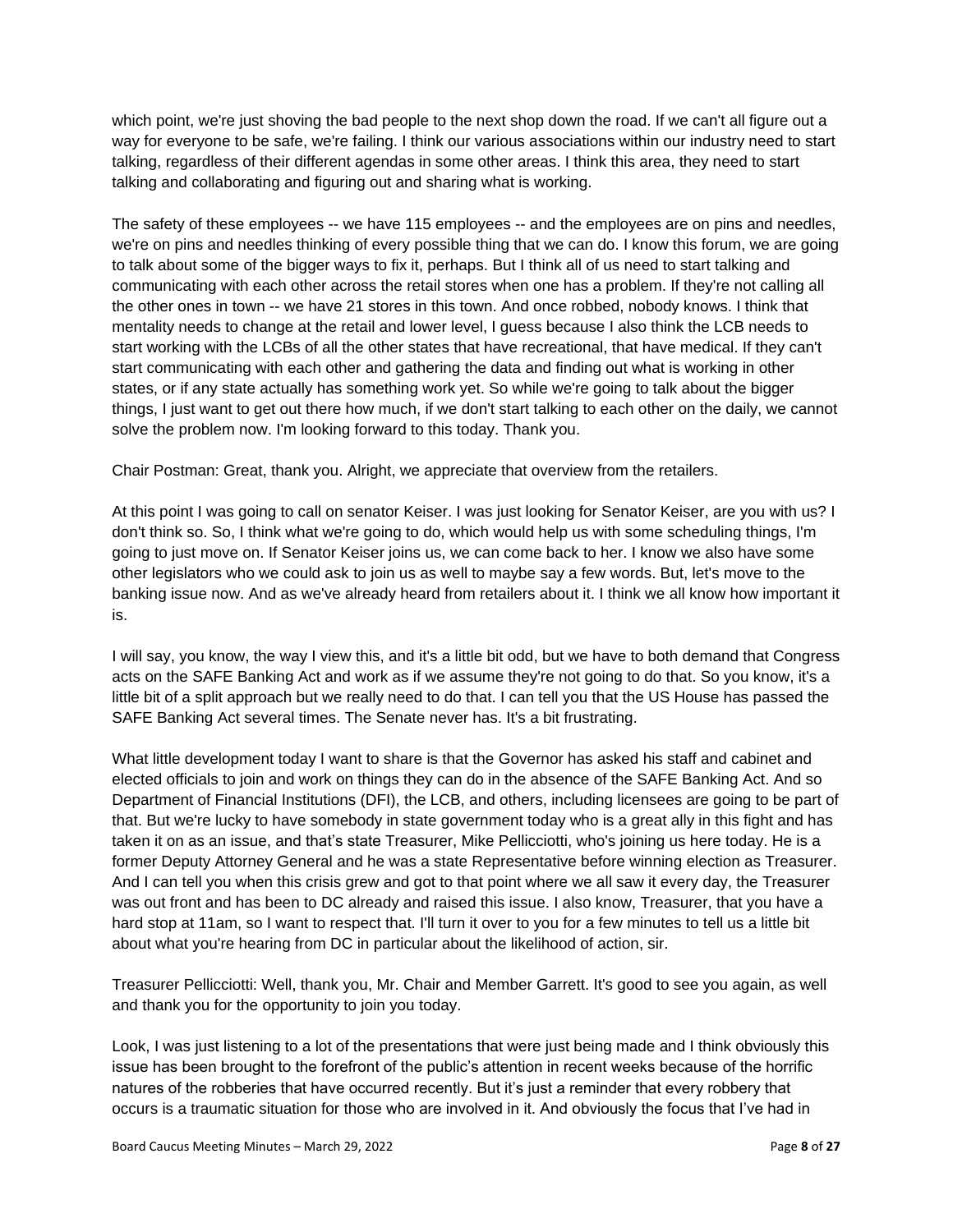engaging in this issue is the fact that it is beyond any measure of anything that makes sense is that the cannabis businesses and retailers in our state and around the country are unable to bank and have to rely on cash. And while it might not be the full fix for the situation, we all recognize it is a major contributing factor for a lot of the violence that we're seeing. And I want to do everything that I can do as state Treasurer to really engage in this issue. And since Washington State was such a leader in creating the legalized and regulated market for cannabis, I feel it's Washington State's role to be stepping forward and doing everything we can to really go to Congress and say, "enough congressional differing on this issue. It's time to finally pass this."

I think so many of the folks who are on this call know that they've been hearing -- frankly had their hopes put up time and time again for the last six times that the House has passed the SAFE Banking Act. And it's just finally time for the Senate to act. And so one of the things I did, I guess it's been about two weeks ago, three weeks ago now -- where at the end of legislative session, I went to DC for two purposes. One was to meet with my fellow state treasurers around the country, so the state treasurer for each of the states. And I met with all of them to highlight this issue - I serve on the banking committee at the National Association of State Treasurers - and highlighted this issue as the primary issue that the banking committee at the National Association of State Treasurers needed to address. And I am excited and encouraged about the fact that state treasurers around the country are getting behind this issue and recognizing how important this is.

As all of you know, about three out of four states now have some form of legalized cannabis. And so it's obviously important for so many of those states. But it's important even now and I think it's realized by those state treasurers who still do not have legalized cannabis in any form. And so I'm excited that they are engaging with their elected representatives, especially in the Senate where there's been a holdup for so many years around this issue and that we're doing so in a united way and a bipartisan way around the country, given how important this issue is.

Obviously, I had additional meetings. I met first with Representative Perlmutter's team in DC to kind of talk about the lay of the land. And really my focus was, as Chair Postman was saying, as a former legislator, it takes more than just showing up and saying, "this is important." It was really more saying, "what are the pressure points? What is holding this up. If something's not moving, there's a reason for it." I see Senator Keiser just joined us. She certainly knows the legislative process in that same way. And as many of you know, obviously, there has been differing views on how to bring reform in this industry. And there are those -- leadership in the US Senate who have indicated that they essentially want major reforms in addition to just the SAFE Banking Act. Obviously, I personally support those reforms and those would be good but those votes need to be there. We have a narrow window. My understanding is those votes are not there for the larger reforms.

Like I said, you know, a decade of congressional dithering is enough. We are at a point where Congress needs to pass what it needs to pass related to the SAFE Banking Act. The meetings I had with our members of the Washington state delegation were encouraging, including with Senator Cantwell and Senator Murray. I think they both realized, and this was before the recent deaths that occurred, they both realized the importance of this issue. Senator Murray in particular, who is a part of leadership, was very much engaging on this issue right after our meeting. I am hopeful that in the months ahead that there might be some progress to give a very specific path in which I can see things moving forward.

There are essentially two vehicles in the United States Senate that are likely to move this year, and by vehicles I mean pieces of legislation that other pieces of legislation can kind of tack onto. One is calledUSICA (United States Innovation and Competition Act), which is essentially the America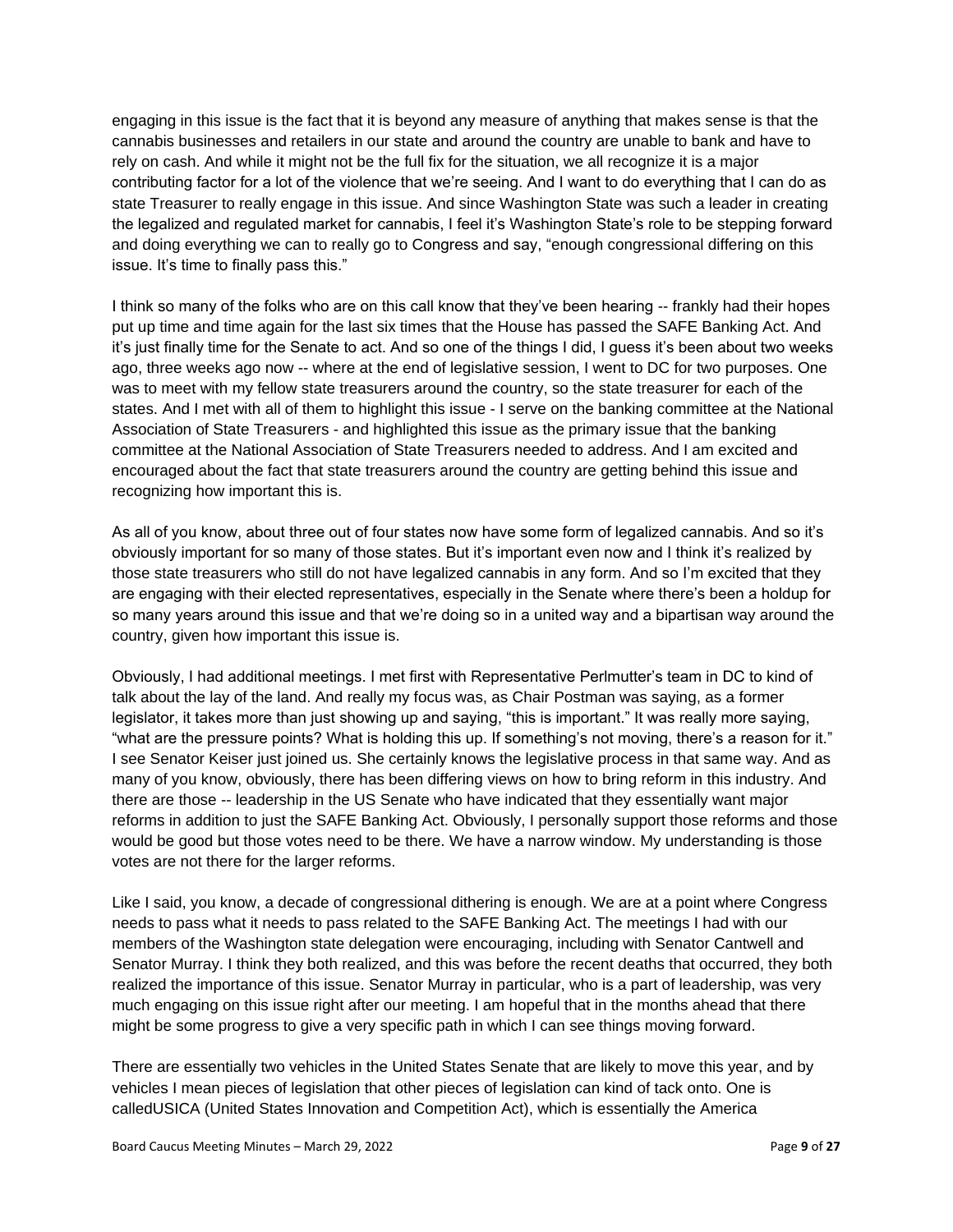COMPETES Act, which is a kind of competitive piece of legislation to take on with Canada and other issues like that. I view that as the most appropriate opportunity for this to move forward. Senator Cantwell who chairs the Commerce Committee in the US Senate. Senator Cantwell's Congress Committee Chair would be involved in negotiating USICA, this America COMPETES Act. And I talked to her specifically about, you know, a path of trying to see if, as a part of that negotiation, the SAFE Banking Act can be included in that. There was also the conversation I had with Senator Murray. You know, they are about 14 different ways this could still go wrong, for political reasons and other reasons, but I view that that is at least a viable path for the first time in a long time. I know Senator Schumer has put forward additional legislation now, which folks have been waiting for. My hope is he can introduce that legislation. And he can see whether or not there is support, but that we move forward in a significant way with this America COMPETES Act and make sure that in the US Senate, the SAFE Banking Act is included in that. It's going to take some major timing issues, but with the right priority, I feel like there's a path. And it's going to take, in my view, kind of pedal to the metal. Right now there's a narrow window. We just need to really push right now on that. That's why I went to DC to identify those issues, kind of put that forward and now trying to coalesce some larger efforts nationally around that. But I'm happy to answer any questions that you or others have too, Chair Postman.

Chair Postman: That's great. Thank you, Treasurer. If you can hold for just a little bit, let's hear from Senator Keiser. And then we'll hear from Michael from a national perspective, then we'll open it up to questions from the retailers and others around the table. So, Senator Keiser, good morning.

Senator Keiser: Good morning. Thank you, Chair Postman and Member Garrett. I want to thank Treasurer Pellicciotti also for your actions and advocacy in DC. But Mike, I have to be skeptical that Congress is going to pass this this year. I really am not holding my breath. They got Daylight Savings Time passed out of the Senate. But that's about it. Anyway, that's not my problem.

My problem is in this state, I think we are at an impasse and we need to move forward as immediately as possible. This is a public safety issue. It is also a dangerous workplace issue. And I am asking the Liquor and Cannabis Board to work with the Labor and Industries' staff people on what they think we should do to protect workers in these retail stores. This is an immediate need and I would think we could do this on some basis, maybe an emergency basis.

One thing we could do very easily is have a two door entry. This is done all over the world for banks and other businesses that have high risk robberies. And if we had a two door entry, it could be mitigated -- the entry of the person could be verified before they're allowed into the actual store where the workers are. We need to have standardized training for these retail workers. We don't have any standards of training either for workplace protection or consumer protection by these workers and many of them are being paid virtually minimum wage with tips, depending on those tips for their workplace income. So those are two things that we could do in an administrative way, on an emergency basis way in my opinion.

As you know, and I want to really compliment Sara Eltinge for her comments about collaboration, because the hyper competition that's going on in cannabis world in our state is counterproductive to both public safety and to worker safety in my opinion.

Two years ago, I introduced Senate Bill 6033. It was passed out of our committee on a bipartisan basis. It would have required that there be a report of all the robberies to the LCB because we don't have accurate data on how many robberies there and if they're organized crime, because it's beginning to appear to me that it is quite organized. And that was not something WASPC (Washington Association of Sherrifs and Police Chiefs) wanted to hear, the Sheriffs and Police Association. They had all kinds of detailed issues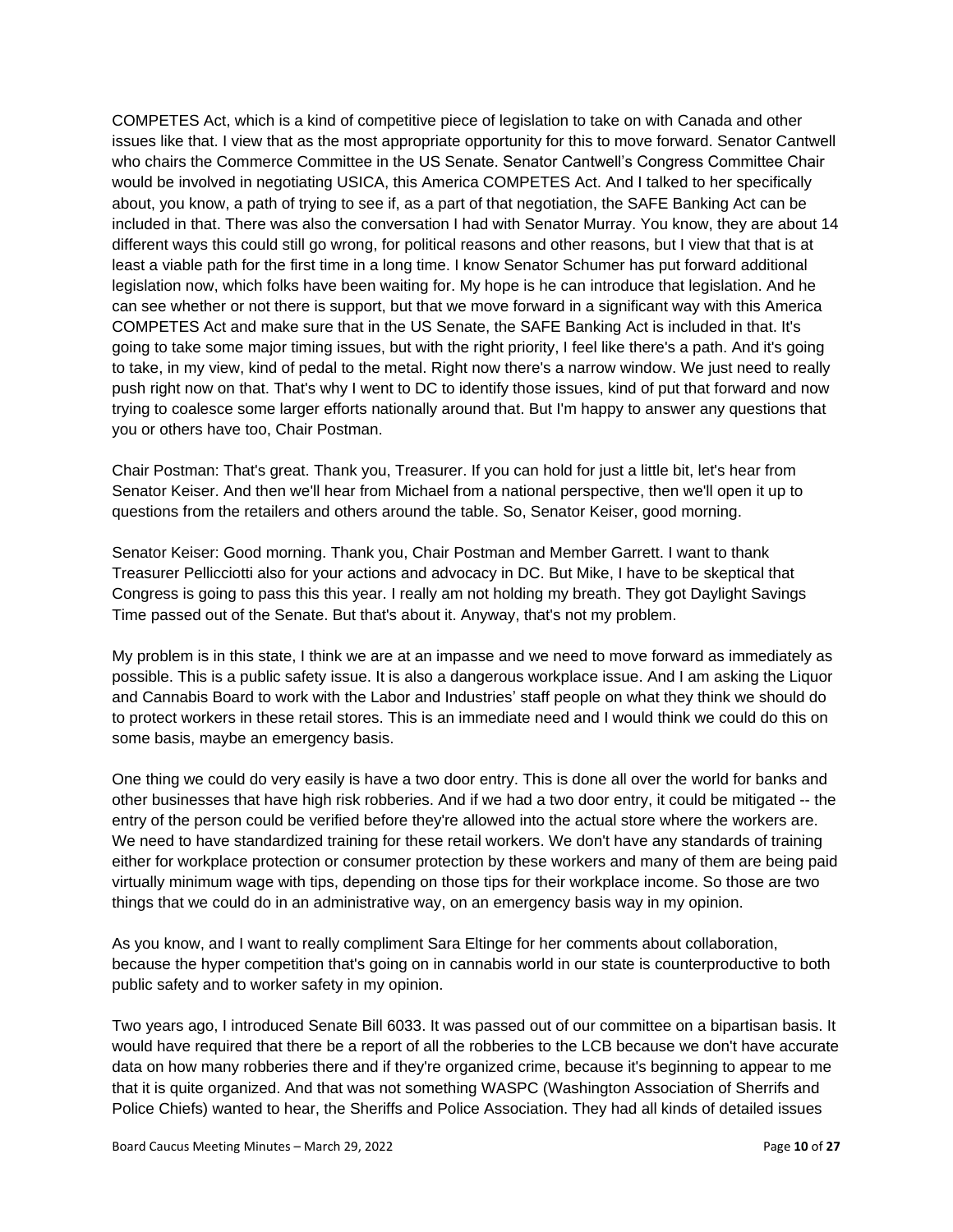about that. But they could be worked out. We can thread that needle. And it wasn't something that the industry association for retail stores at the time wanted to hear about because they were concerned it would imply that it wasn't a safe industry, that the workplaces and the retail stores were dangerous. Well, two years later, we know damn well it's dangerous. And I'm really unhappy. I'm very unhappy.

We've had two initiatives in the legislature to address this issue. We had an enhanced sentence for armed robbery just like you have for pharmacies. If somebody goes into a pharmacy to get OxyContin from a pharmacist and uses a gun, there's an enhanced sentence. We could do that also for retail. And that's just another element of Senate Bill 6033. I'm willing to negotiate on this. I don't have absolute detailed, hard lines on this. But I am absolutely sure we have to take action. We cannot dither around any further and wait for Congress to act or wait for there to be collaboration in the industry because it hasn't happened yet. And people are dying and people are being terrified. People who are subject to armed robbery have PTSD and other issues. We have to address this. We have to have standardized training and protection steps throughout the retail cannabis industry, in my opinion. And I have been told by producer processors that they would like to be included as well, because they feel also at risk. So I want to open that door as well. I do intend to reintroduce legislation but I hope that action is taken before the next session.

Chair Postman: Thank you, Senator. You've also mentioned to me in the past the issue around the transport of product is another place that we should be sure to look at. So thank you for that.

And I see we're joined now by Michael Correia.

Michael Correia: I wanted to thank the LCB for the opportunity to give a few comments. And just listening in, you know, you can hear the emotion from Senator Keiser and her frustration. You know, I feel that and I just wanted to say something Sara had mentioned earlier of working together. You think in-fighting's tough in Washington State, try DC. You can only imagine. I had to sort of comment, can we all legalize cannabis first and then fight later on. It's just one of those things. So I want to thank the LCB, especially I want to thank Rick Garza.

Sara had mentioned working together and educating people. I've worked with Rick for a few years now. We did our national conference and we had CANNRA (Cannabis Regulators Association) do a policy discussion. We're doing everything we can to educate policymakers. Rick's part of it. You know, education is part of it. Lobbying is part of it. And I just want to say I appreciate this opportunity.

So quickly, a little background on me, I'm Director of Government Relations for the National Cannabis Industry Association (NCIA). We've been around, probably we're on our 12th year now. Were the oldest, largest, and most diverse trade association out there. There are other groups out there. I started, believe it or not, nine years ago, before there were legal sales in Washington State and Colorado. And the world was a little different in 2013 than it is now. And I thought this would be an eight to ten-year process. And boy was I off. Here we are in year nine and I'm still talking about some of the issues that I thought would have been addressed by now. And you know, from a strategic standpoint, my strategy was having Congress focus on issues that were incremental, like safe baking, like the 280E issue, address that so your businesses could function legally and operate without having to worry about some of the issues they have to worry about. And then we spent the next few years dealing with the intricacies of comprehensive reform and cannabis legalization. And here we are now still having those same discussions. And so Senator, I feel your frustration. I've been working in Congress and dealing with Congress for 30 years and you can understand my frustration.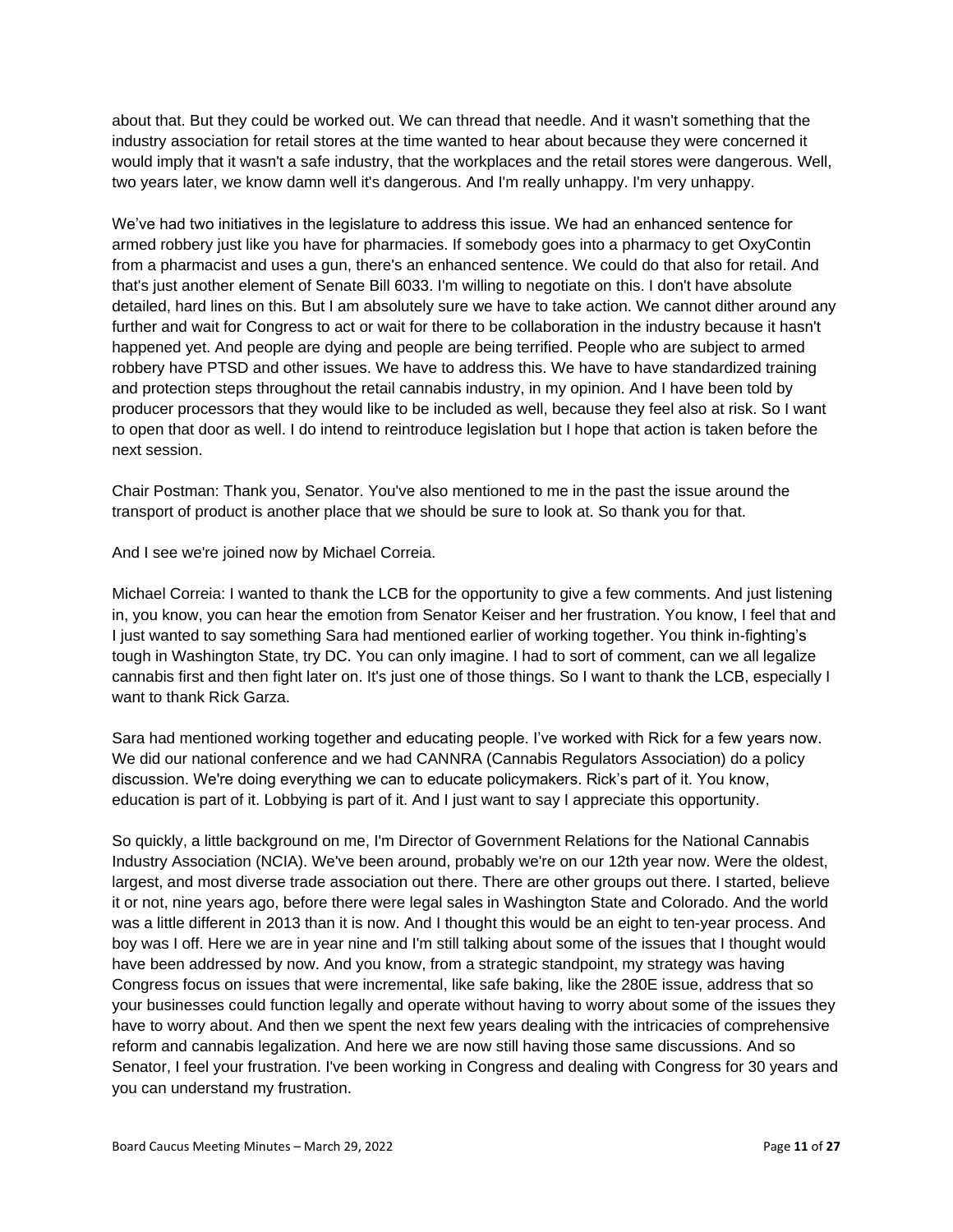I always knew cannabis banking was the safety issue. But you know, Dockside Cannabis is one of our members. And when they're calling us saying a member of their employees is shot, it really touches, it hits me. It just really hits home about this. We always knew it was there but you just see this rash of crime. And so I wanted to give you guys a big picture of what's sort of going on in DC.

And Treasurer, I agree. I agree with many of the things you said. And I appreciate you getting out there and representing Washington State and talking with your elected officials. You know, I've been trying to build momentum around incremental reform and comprehensive reform. And I hate to say it, there's a narrative that is going on in DC right now between advocates and industry and national groups that incremental and comprehensive reform are mutually exclusive. They're not one and then the other. It's one or the other. And it's very frustrating, because I know any politician on this and anyone that deals with reality knows that reform is incremental, it takes time and you build and support it. It takes many years to get something over the finish line.

But there are our friends in advocacy, the Drug Policy Alliance is one, Cory Booker is one, Senator Schumer is one that feels like something like SAFE Banking is only going to get their fat cat Wall Street bankers rich and that only comprehensive cannabis reform will address the issues. And NCIA supports comprehensive cannabis reform. We are supportive of that. We've been pushing for that for a decade now and we're going to continue to be pushing for that. I deal with reality and reality are the votes. SAFE Banking has been there. It has passed the House of Representatives on six different occasions. It has overwhelming support. It's gotten 300-plus votes. It has 100 Republican co-sponsors. SAFE Banking in the Senate has 42 co-sponsors, nine are Republicans. And anyone that knows DC knows Republicans and Democrats never agree on anything and this is one thing there is support agreeing on.

The problem is it's not cannabis prohibitionists that are stopping SAFE from moving, it's our cannabis champions and our cannabis friends. And Senator Schumer, you know, Treasurer you mentioned the America COMPETES Act. This week, Senator Schumer has an amendment to that. He's already stripped that out. He's already stripped SAFE Banking out. He does not want SAFE Banking in. It's very frustrating. Just this week is an example. In December, SAFE Banking was attached to a must-pass defense bill. That was stripped out by Schumer and leadership because they didn't want it in. You want to use a sports analogy -- you couldn't have gotten an easier layup than having a must-pass defense bill that has overwhelming support when SAFE was already attached to it. The fact that they took it out said they want to take it out and they want to take it out because there are people in advocacy that don't like SAFE, that don't think SAFE is the answer and only comprehensive is the answer. And so it's very frustrating when it's not the prohibition stopping it. It's our friends. But it's getting Senator Booker and Senator Schumer in a better place where they understand this is not about fat cat Wall Street bankers making money. This is about lowering the cost of capital. This is about helping small businesses. This is about helping minority businesses. This is about safety.

And you know, I'm not going to be up here and pontificate and say federal officials have blood on their hands. But this has been around -- I've been working on this issue for almost a decade. Your own senator, Senator Cantwell is not a co-sponsor of this bill. You're all constituents. Does she have an issue with it? It's just a co-sponsorship. Getting clarity on that would get us up to 43 and builds momentum. Senator Murray and others are good at fighting and representing Washington State. But sometimes you need your name on something and getting Senator Cantwell on SAFE would be helpful.

And I mentioned Senator Schumer. He's majority leader. His position is corralling Democrats. He wants to get something done. He has his own political views on this, which I disagree with. But when senators like Senator Murray and Senator Cantwell and others call him and say, "Senator Schumer, you need to do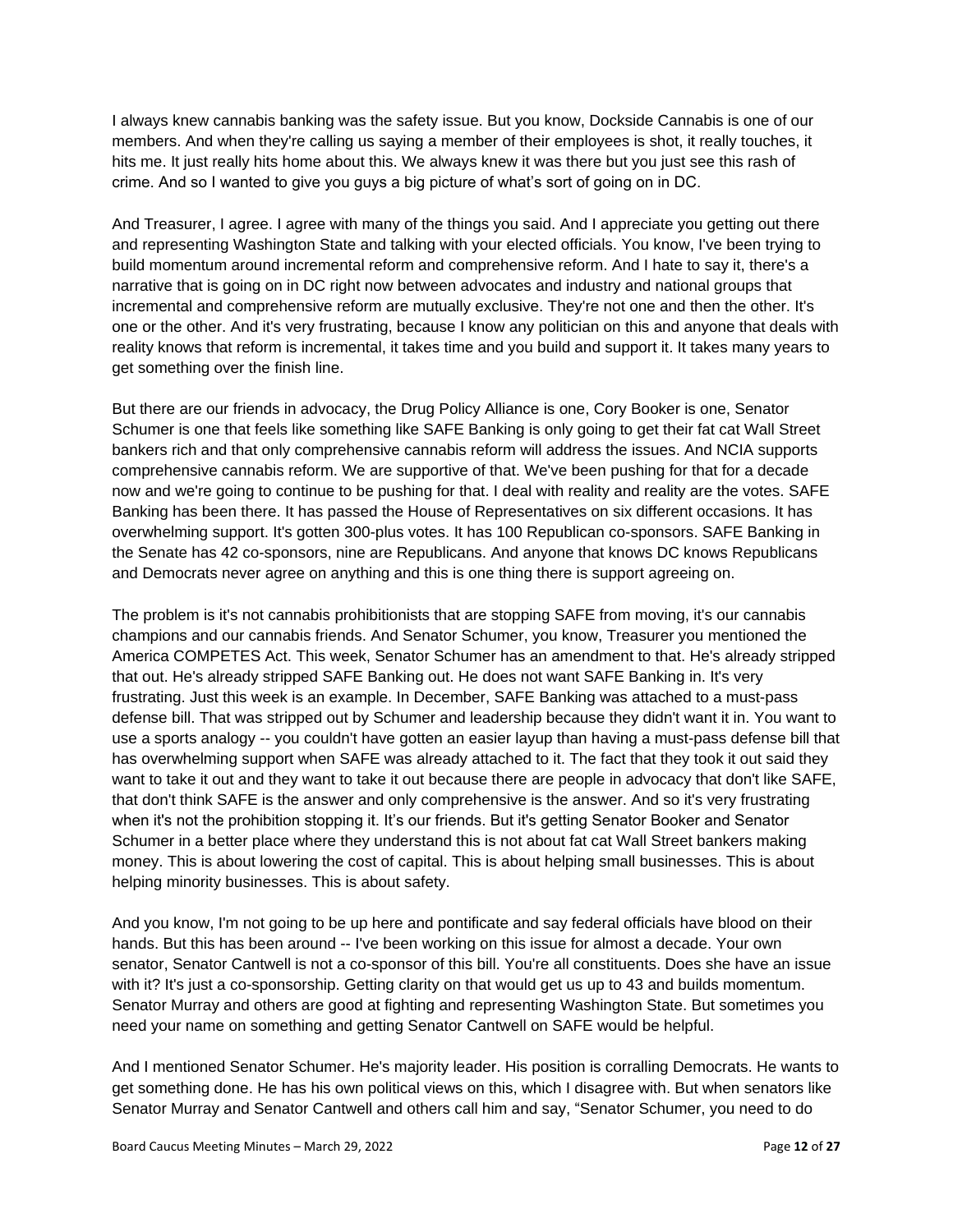SAFE", it makes it easier for him to do it. So you guys at the state need to be pushing your elected officials so they are better advocates for him for this issue at leadership.

You mentioned Ed Perlmutter. He's the House member from Colorado who is fighting and will do anything to get this over the finish line. He is very frustrated and he does not want to bring legislation to a halt just to prove a point on this. And he's doing the smart thing. He didn't stop the defense bill because he thought it was good for America to go forward. But he's getting very frustrated. And they want to go sooner rather than later. And so I would not at all be surprised.

You mentioned Chuck Schumer's legislation. We've been waiting on that for 15 months. And the thought is he may introduce this in April. Maybe they'll have hearings on it, maybe they'll discuss it. But we need the reality. The votes aren't there. I've been there long enough. I know the votes aren't there. The votes are there for SAFE. There's probably 62 to 65 votes for safe, which gets it past the 60 vote margin to do it. The support's there. Let's get this over the finish line and then the moment that's done, let's move on to comprehensive reform, which will take a lot longer.

But one, I appreciate the opportunity. I'm ready for questions. I'm here to help you guys. I just really appreciate everything you guys are doing. And one last thing. We as the industry, you talk about infighting, we NCIA try to do phone calls with other industry groups around the country. And one of the things we want to do is message and publicize around SAFE and the need for SAFE and educating the public and policymakers to build this momentum. We are this close. I'm not giving up hope. I'm very frustrated. I share the Senator's frustration. I think we can do this. But you guys have got to keep your foot on Cantwell and build a good case for that. I thank you for the time.

Chair Postman: Thank you, Michael. Appreciate that. I want to give our licensees a chance to come back and join us. You can turn on your cameras if you'd like now and ask questions or give comments. And as you're rejoining us, I know the Treasurer is going to have to run but I just wanted to give you another minute there, Treasurer, if you heard anything there that you'd like to respond to or add to before you have to run.

Treasurer Pellicciotti: Well, no, but I appreciate that. I can stay for maybe another minute or two if there's a question. But I do want to point out everything Michael's mentioning is everything that I think I've heard in DC. But I do view that there is a window here if we do pedal to the metal to really push things forward. And I feel like there's -- I do feel like there's a path this year. But it's going to take a concerted focus effort on the issue of SAFE Banking.

Chair Postman: Yeah, I'm not sure what anybody gains, who is a champion of the industry, to have this kind of public safety crisis continue. It's going to be harder and harder to get people to support national legalization, I believe, if we see this continuing.

Aaron, you've got your hand up? Go ahead.

Mr. Varney: Just quickly, either for Michael or for you, Mr. Pellicciotti. Does SAFE translate into Visa/MasterCard access? Is that a guarantee? Or is that a "maybe it will" depending on other things? So, I'm unclear whether we get that or not.

Mr. Correia: So from my perspective -- I'm not one of those businesses -- as long as cannabis is still a Schedule I drug and under the Controlled Substances Act, DOJ has a reason to get involved. And that could slow up credit card processors from wanting to get involved, because there's still that fear that DOJ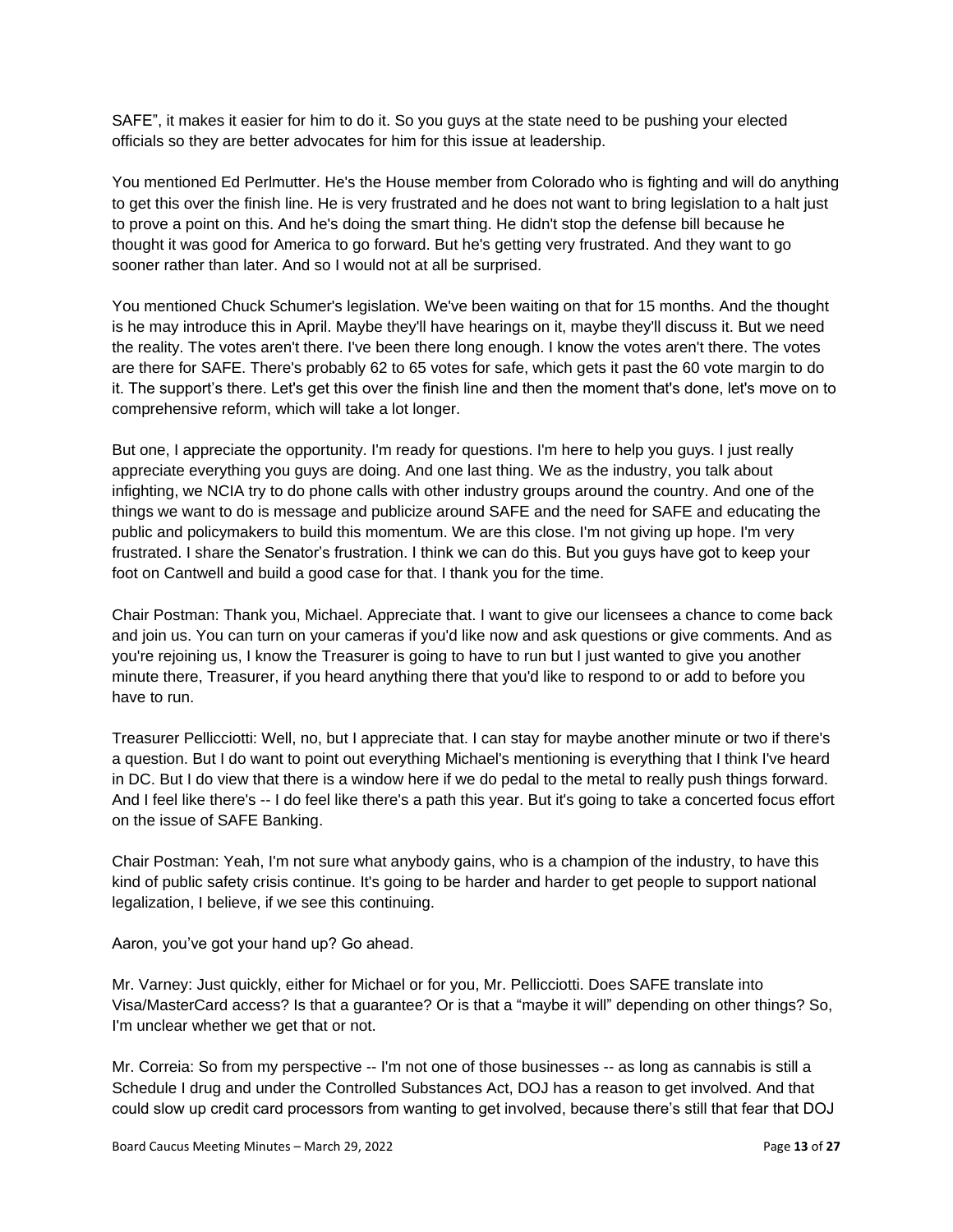could get involved. I don't think it guarantees anything. I think SAFE Banking gives a little more certainty. It allows the states, it allows industry, it allows bankers, it allows regulators, to have just a little more certainty of what the federal government's doing. You want to dip your toes and you want to get involved. That could allow costs to lower. But I'm not like there's a guarantee that that is a proposition I want to take. But it doesn't guarantee it. It just gives them more certainty where I think if they want to do -- and I would love it if someone has a different perspective or a little more clarity on that.

Chair Postman: I think the reverse is true, right? Without it, we're going to have hardly any chance to get credit card companies to allow to do this. So at least it is a step toward that, I believe, from what our team has told us.

Representative Chambers has had her hand up. Why don't you go ahead, Representative Chambers - who was the House Co-Sponsor of the Bill this last session on retail cannabis store safety.

Representative Chambers: Thank you so much, Board Member Postman. We -- Representative Eric Robertson from the 31st sponsored House Bill 2029. I co-sponsored that. Unfortunately, it did not even get a hearing this year, but we had sort of seen this coming, that there was a need to address the retail theft issues. So, as mentioned before, that piece put the penalties in with the statute and law that where you fine penalties for pharmacies, so that retail theft of cannabis stores would have similar penalties. Really quickly for Mr. Correia, do you have a one-pager that summarizes the SAFE Act that you could send to us so we can understand what some of the details are in that?

And Mr. Linn, I just want to express my sympathies for the loss of your employee. I grew up in that neighborhood. I grew up on Portland Avenue, so I'm very familiar with the neighborhood. And so I was aware of what happened, and then, I think Sunday night, I was driving home and passed the Emerald Queen Casino and saw a lot of police activity there on Portland Avenue. There was a fatality car accident there that made me think, is everything okay, or is there something else going on in that neighborhood? So I just wanted to say that I understand your need to want to operate your businesses safely. I, myself, am a franchise owner and a business owner, and that is something that we take very seriously, is that we always want to protect our employees and that your employees shouldn't have to go to work every day in fear.

So, I would just encourage the associations and your members -- and maybe LCB could help facilitate this -- is start having those conversations about safety protocols and training and what some of those best practices are. As a business owner, you don't want to give up your secret sauce and your business model on how you operate in such a competitive market, but maybe that safety piece could be taken out, and some of those licensees can start sharing best practices so that you're not having to recreate the wheel and figure out the best safe practices to keep your staff safe on a day-to-day basis. I think that could put some of the competitive issues aside that you deal with on a regular basis, and talk about some of those safety issues. And then please communicate with us as lawmakers on what we can do to help facilitate that, as well.

Chair Postman: Absolutely. Great. Thank you. –Jenna, you had your hand up.

Mr. Correia: For Representative Chambers, have I got one-pagers. I'll send you everything we got.

Chair Postman: That would be great. And if you would send it to our staff, too, Michael, we'll make sure everybody gets it.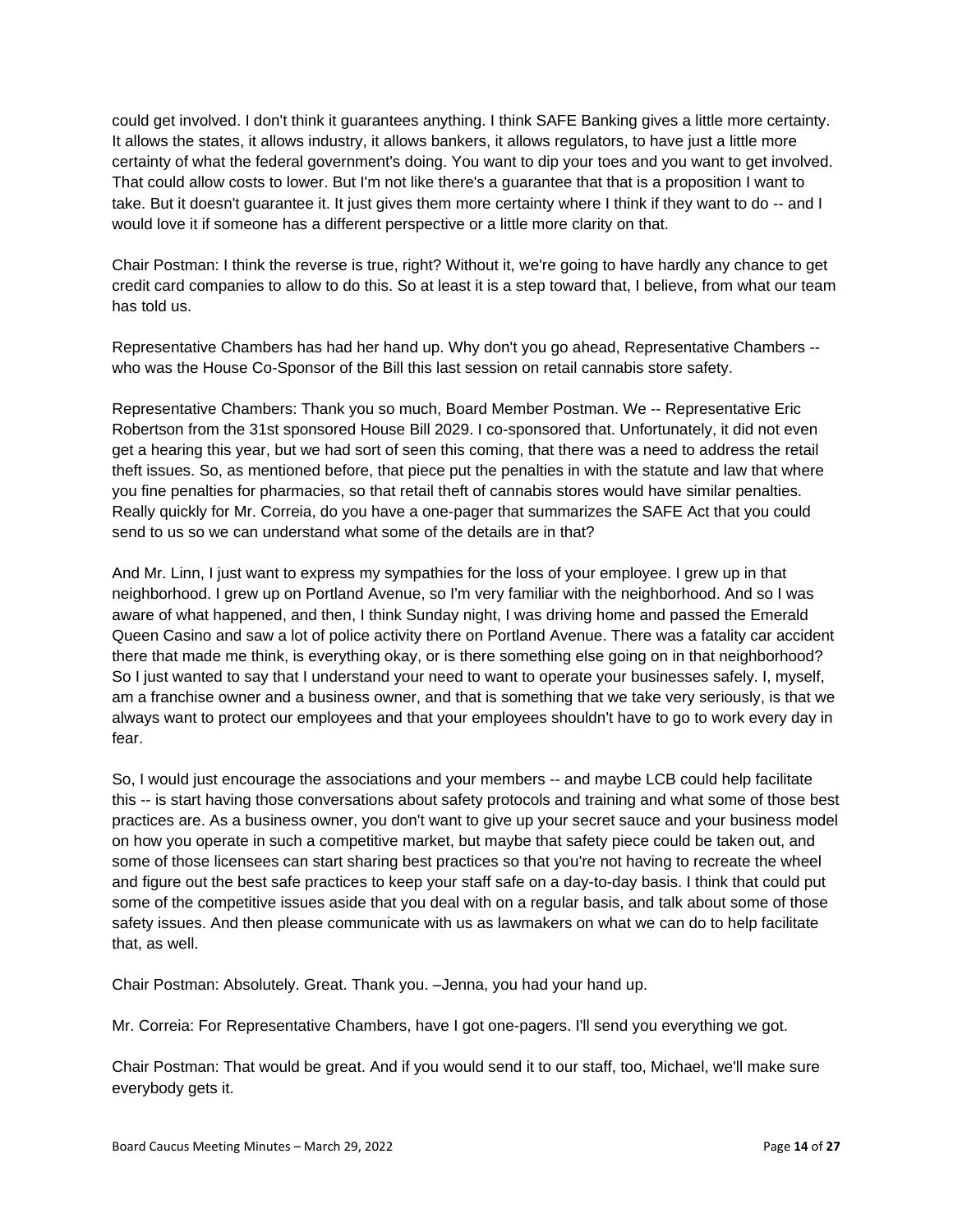#### Mr. Correia: Perfect!

Chair Postman: Sorry, Jenna. Go ahead. And then Senator Keiser.

Ms. Rodriguez: That is exactly what I was going to ask because with the SAFE Banking I'm just confused also. Like Aaron, credit cards would be huge. I know that they are federally backed, so I don't really know how that's going to happen.

Also, something we have run into is our employees who bank with Bank of America, if we say deposit a check, which is way easier than depositing and safer than depositing cash, we've actually had their bank accounts canceled because they are federally backed, as well. And so our employees can't even receive checks. They have to receive cash if they bank with someone like that, and that is also a very frustrating, scary thing to be carrying around a paycheck in cash, as well. So I, again, was just going to ask for what that would entail and if things like that would be covered or even asked for as well as like we bank with OB, which they're great, but the fees are outrageous.

And the suggestion that has been given to me a lot is, "well, just take your money to the bank more often so it's not sitting in your safe". But every time we deposit, we not only have to leave the store with an outrageous amount of cash -- I have also been suggested, "well, maybe you guys could like alternate vehicles, so nobody follows you". But again, in a two-family home, most people only have two vehicles, you know? And then when you get to the bank, every time you deposit you have these outrageous fees. And so I'm just hoping some of that stuff is included in the SAFE Banking Act.

Chair Postman: Great. Okay. Senator Keiser and then Barbara Serrano from the Governor's Office. Senator.

Senator Keiser: Thank you. Well, I want to echo what Representative Chambers said and agree totally. And second, I would mention that when we first started retail cannabis, we had the state use armored cars to pick up the tax receipts from the stores and deliver the cash to the Treasurer's office. And perhaps that should be looked at again as a possibility for other options. So it's an ongoing issue, but I did not want to again step back from the urgency of action we need to take. The banking reforms would be wonderful, but I can't imagine that could be done in a year or two period, and we have to act before that.

Chair Postman: And I know there is work going within the state. There are a few options for cashless transactions. Perhaps that could be expanded. I know there are conversations going on with DFI, the Treasurer's office, the Governor's Office is convening, and others. And I actually heard from a licensee with some ideas around this, who is now engaged with the Department of Financial Institutions, to talk about those ideas a little bit.

Barbara, did you have a question or something to add?

Barbara Serrano: Yes. I just wanted to speak to the comments that have been made regarding the public safety aspect of this with respect to the legislation, in particular, Senator Honeyford's bill and Representative Chamber's bill. I guess it's a note of caution because I worry that people would try to put too much faith in new legislation that simply enhances existing penalties for armed robbery. I just want to remind everyone that armed robbery 1 carries a license already. Okay? The reality is first-time offender usually gets between 30 and 40 months of time. The proposal in 5927 was to add 12 months. I have got to say, I don't know that adding 12 months is going to make much of a difference or be a deterrent. These guys are not thinking about that on their way to the store. Okay?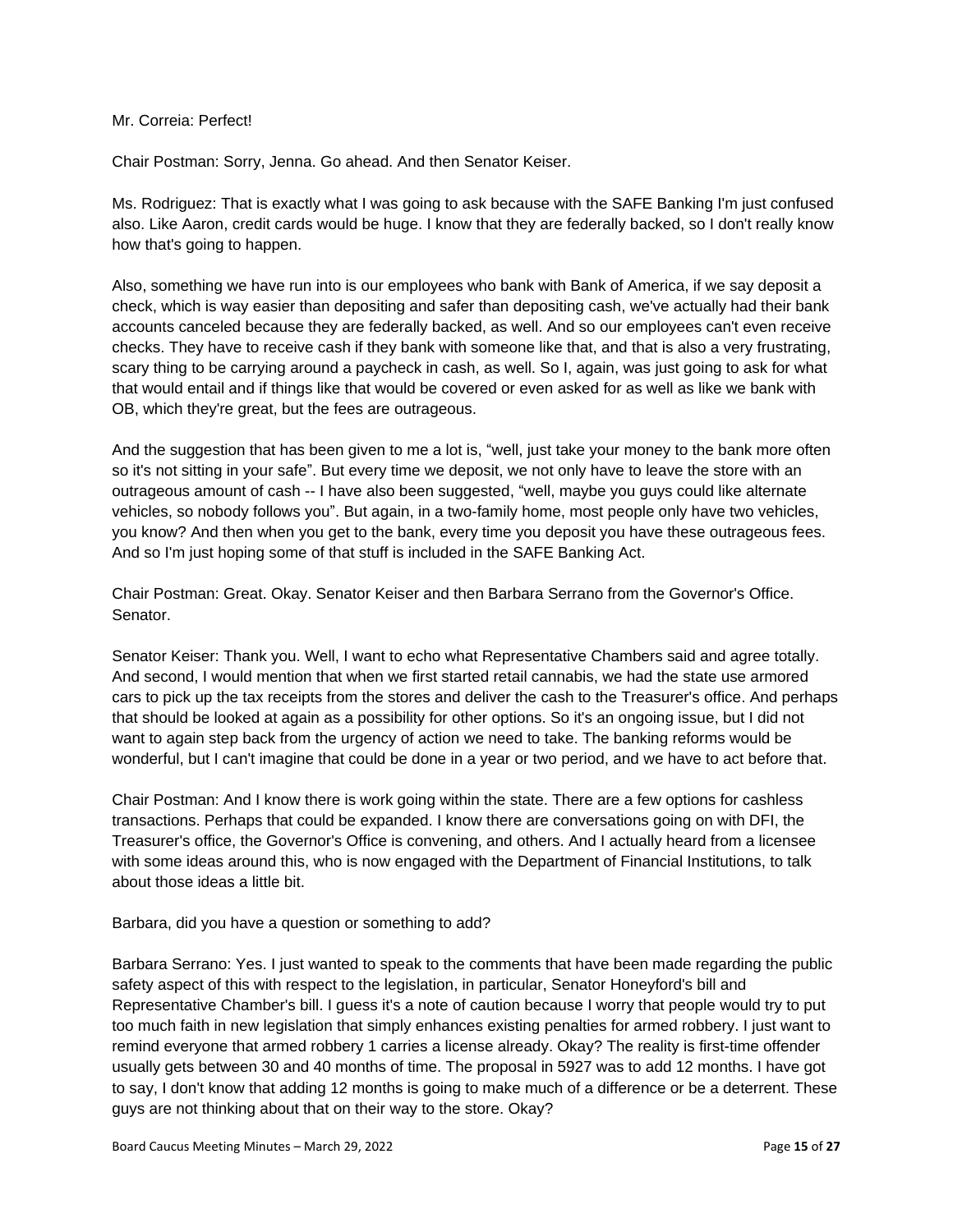And I need to also mention this because the Governor is not a fan of new crimes and, in particular, sentencing enhancements, which tend to disproportionately affect people of color. I mean that's just the truth. And we are trying to roll back sentencing enhancements, not add more.

But I also want to express support for Senator Keiser's comments regarding the two-door entry point and trying to establish more of those. That's something that I was thinking about, as well. I think that would be good. I realize also after hearing the testimony from others that is a very high expense. You know, \$70 an hour for these armed security guards. And, one thought I had, I was trying to do some research because I always wonder what's going on in other states, but I believe that California is offering some sort of tax credit, some sort of incentive to acknowledge the fact that these businesses are incurring a much higher operating expense, right? And I just want to put that on the table, particularly for legislators. That may be something to be looking at next year is some sort of tax incentive or tax break for these businesses specifically tied to their security expenses.

And I also wanted to comment on Senator Keiser's -- I was not aware of this previous bill that she had, 6033, about having the robberies reported to WASPC. Again, I'm going to caution to not think of WASPC because there are so many things this legislature is asking WASPC to take on right now.

Senator Keiser: It wasn't to WASPC, it was to the LCB.

Ms. Serrano: Oh, okay, to the LCB. Okay.

Chair Postman: Yes. I was looking at the bill this morning, Senator, and it seemed pretty practical. There were a couple of different versions I know, and it didn't happen. I think, Barbara, part of the impetus behind some of the sentencing enhancements is out of a frustration of "what else? Nothing can pass." How can we get something? How do you draw attention to this and get that debate and get people in front of members to talk about what's happening out there? But I think this, the approach in Senator Keiser's bill today seems so beyond practical.

Ms. Serrano: Yes, yes. It should be done.

Chair Postman: But we couldn't get it there. Yeah.

Ms. Serrano: That, I would support that.

Chair Postman: Great.

Ms. Serrano: Thanks.

Chair Postman: Thank you. Aaron had another question or comment.

Mr. Varney: Thank you, Chair Postman. I really applaud Senator Keiser. Your fire to get some action done now is really appreciated. And I know that everybody on the frontlines like I am, in between you and them, and I feel that urgency every day. There are folks who have not come back to work because of the stress. There is a big need for mental health services for folks who have gone through this. And I think most of you have seen this list (of robberies) that the folks over at Uncle Ike's have brought together. Every single one of those shops needs wraparound services to make sure those people are being helped.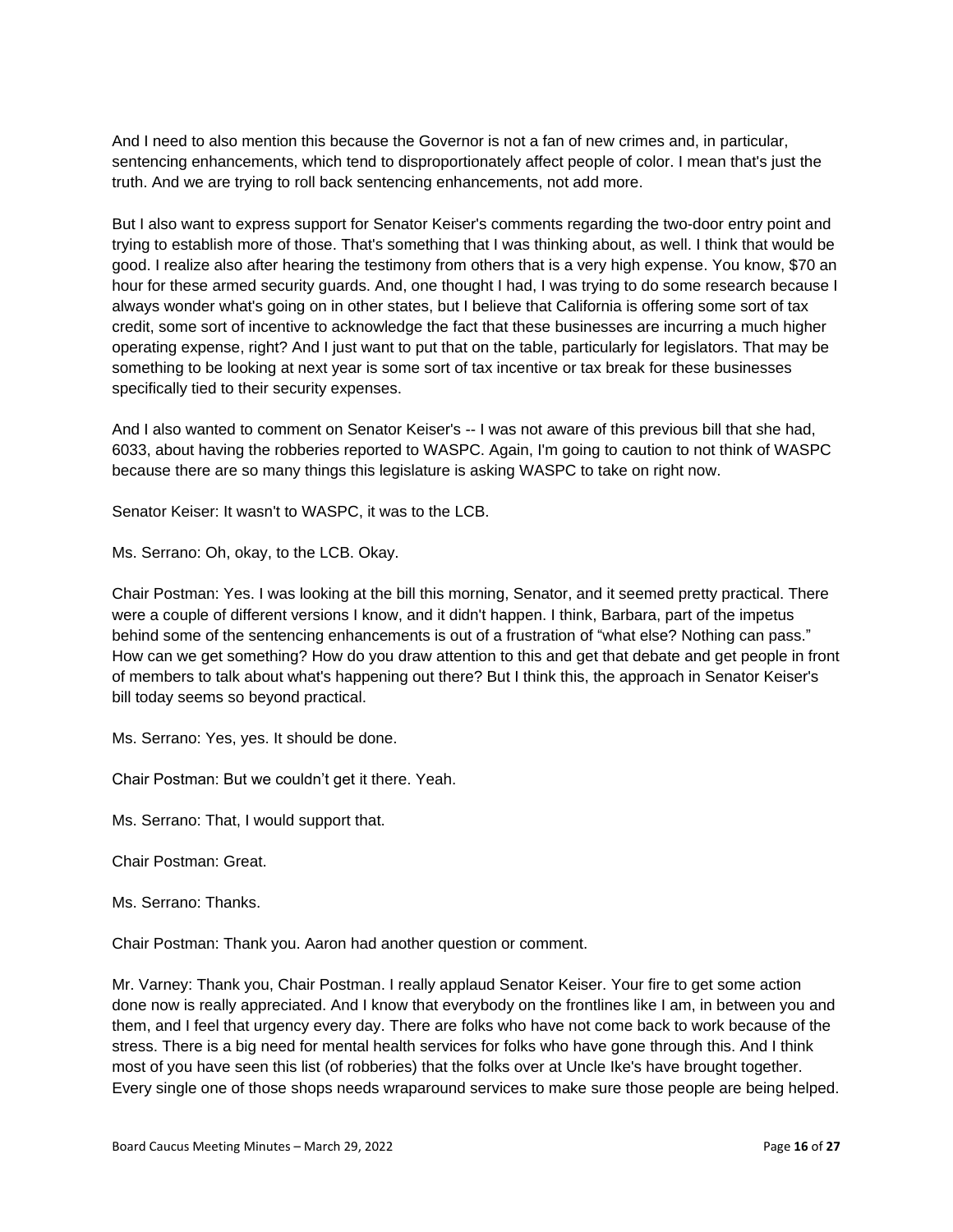I can't imagine -- we're still in the midst of making sure people are getting the help they need, and it is challenging because retail is a business that doesn't take days off. It's pretty close to 365 days a year. And to be able to just shut everything down and make sure everybody is okay and remodel the store and do all of these things that are being suggested is a pretty challenging reality, to then take these suggestions and to go put them in.

I do think the information sharing, the understanding of these robberies -- how many of these had armed guards out front, and how many did not? That is critical to understanding something like a tax credit or a credit on your monthly LCB tax submission. Can we deduct the cost to get armed guards? Because most of what is going to happen -- and this is what I really fear -- is what's going to happen is those who can afford it are already doing it. And I'll tell you, we're doing it right now, and we don't know that we can afford it. We are just doing it because you have to do it -- for the rest of the year or until there is some change.

What would make sense in my head is for there to be some state support until the ability to get cash out of the stores is a reality. At the moment, there is nobody in their right mind that is going to say, "nope, we prefer to stay with all cash." We'll go cashless as soon as we have the ability.

I wonder who banks the LCB's excise funds? You know? That bank, you have a lot of pull. There is over a half a billion dollars of revenue going to that bank every year at the moment. Could they provide some kind of cashless program or services? There are some that are available today. They are fee laden \$3 minimum per transaction for most of them or a percentage of the transaction. Plus, if your bank charges you a fee for any consumer, you are probably looking at \$5 in extra fees just to do that. And many are willing to do that because they support the safety, and they understand the public safety risk. But that's kind of an open question of who does the state bank with? And is there some leverage there to get some extra services?

But, I emphatically back you up, Senator Keiser, and I welcome the urgency of now because we are heading into the summer, and the summer is generally a time where there are more problems than not. And I fear that we will be reactive instead of proactive. And the tragic headlines that came last week. Imagine if that's a customer. Imagine if that is the public.

Chair Postman: Yes, you're right.

Mr. Varney: You know, I think the people who sign up (to work) at cannabis shops right now are just brave as hell. They are risking their safety to go out there and do something they believe in deeply. A lot of them are coming from other industries where they could make more money, and they are showing up in cannabis because they believe in it. They have had their own personal history with it. That makes it a compelling thing to do regardless of a lot of the challenges that are in their way. I don't know if there was a question baked in there, but I wanted to --

Chair Postman: It's okay. Thank you. Let's go to Jenna and then back to Michael. Jenna.

Ms. Rodriguez: I actually got my question answered, so I'm good. Thank you.

Chair Postman: Oh, okay, great. Michael.

Mr. Correia: This is mostly to the policymakers in Washington State. Because this federal banking is such a federal issue, there are so many things that are out of your guys' control. But there are many things that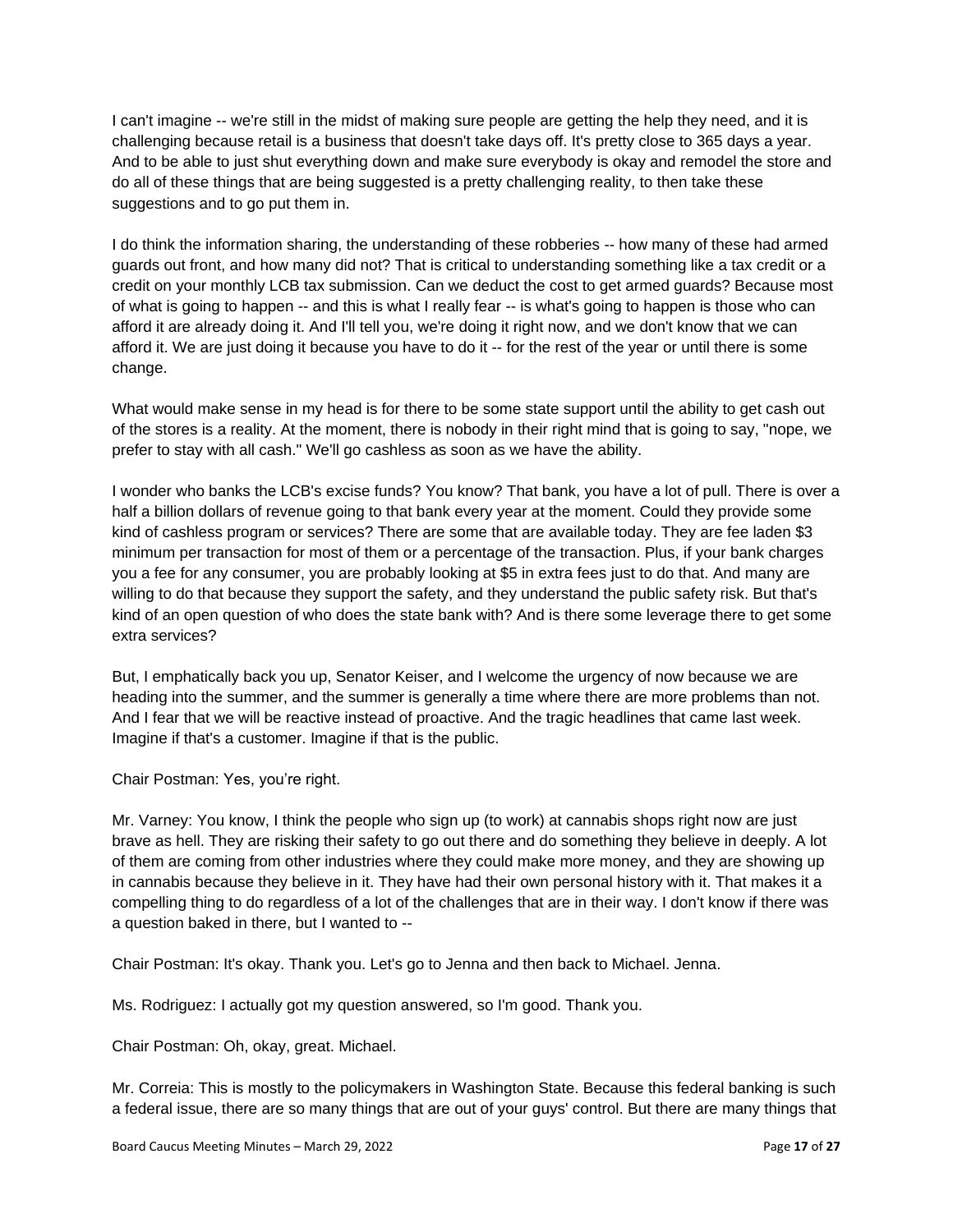you guys can do from a State level. The whole goal -- I mean, my goal -- the whole goal of legalization is to get rid of the illicit market, lower it down, and then allow the tax and regulated market so states can benefit from it. The illicit market has an 80-year head start on something like this, and as long as costs are too high -- as Aaron mentioned -- these are businesses trying to just make ends meet and pay bills. And if they can't compete, you are going to see the illicit market come in and fill that need.

And there are certain things I think -- you know, you mentioned the armored car. I think there are certain things the state can do to mitigate some of these issues in the short term, the temporary term, until the Feds finally get together and then they can be eased up. But there, I just wanted to throw it out there because we all want the same thing, but we need to from a policy level. Sometimes policy leaders need to get in. It's not just the free market. You guys have to do something at that level, but your hands are sort of tied until the Feds can really act. But I just wanted to throw that out there.

Chair Postman: Great, thank you. On the armored car, Michael, we used them to pick up our cash tax payments but not to pick up -- we never used them for cash from the retailer. We used it for our end of it which, of course, would all change if there was cashless.

But yes, I think we all agree we can't just wait for Congress. Even if the best case happens, it's too far in the future for us to tell people to just sit on their hands and wait, and so we do need to look at everything.

And I think on that list, on a priority list, Senator Keiser had some suggestions for potential emergency actions. I have no idea whether we can, but we have got to ask those questions. So we start with the most urgency on what we can do. Is there rulemaking? Is there legislation that we bring you all come January? Whatever it is, we got to keep trying to do it.

I think the information sharing, even though it's been a frustration, I can hear that in the industry itself, but we're already doing better. I know just in some of the conversations we have had getting us to this point today, licensees have been able to talk to each other, send the spreadsheet of the robberies and see it and start to talk to each other in ways. And the LCB absolutely wants to be a part of continuing that conversation. One thing -- well, let me just pause there again.

Mr. Varney: I did just want to ask quickly. When we talk about immediate action, potentially LCB enforcement, I know you have officers, and that is a tall task to have officers offer support. I mean, there is training. There is L&I that get involved. There is going to be a lot of reactive costs coming out of future incidents, and so just thinking if there is some kind of stopgap. And maybe there is legislation that could get a tax credit for next year, or there would be something that allows us to take action, like, we all are doing what we need to do right now with an uncertain financial impact. And if there was some kind of mechanism where we could do that and not hesitate because what I fear is people are making the choice between viability for their business and safety for their employees, and it's an impossible situation to be in.

Chair Postman: Yes, and I think we heard Barbara from the Governor's office say she was at least intrigued by the proposition of some sort of tax credit. So, we'll ask people to look at that right away and see what the likelihood is.

Sara, I wanted to just call on you for a second. When we were talking yesterday, you were talking frankly about how little communication there was among the stores, even in your county when there was a robbery, but it does seem to be getting better. And you talked about the role of your LCB Enforcement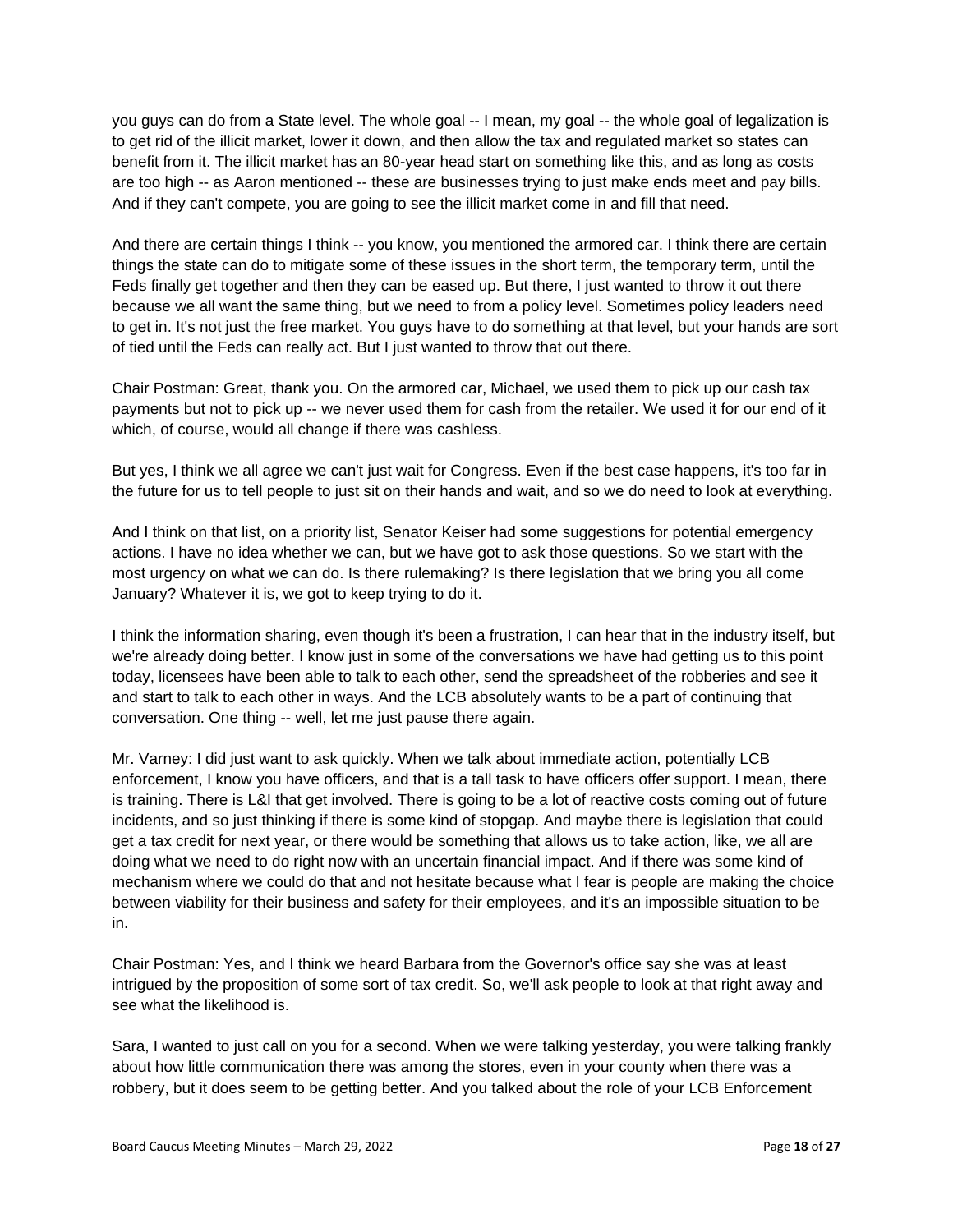Officer. Do you have ideas to improve that? Or what's your sense today of that kind of communication channel you have there?

Ms. Eltinge: Well, to be quite frank, we have a new LCB officer. He's been great so far. There are not enough LCB officers for this current crisis. Our officer has a massive territory. It's huge. So yes, when there was a robbery in town here recently, the phone calls were made to the stores. Especially, we have two really close in proximity to the one that was robbed. So, we got phone calls and got a little support, and he came around and gave a couple of suggestions as far as put up a sign that says "no access to money". Okay. He also offered training services as far as -- so we're reaching out for that.

But to be quite frank, that one person -- I have four stores, and they're fairly close, 115 people. I mean, we'll be able to work something out, right? But there are 21 stores here, right? There are not enough officers to go around, even with an officer and then the consultant that -- we have a consultant being trained around -- it's just not enough. Just logistically when you look at it. If every store in the state could have a little training -- I know Dockside recently did active shooter training. Either help from the LCB and actually doing it, or help in resource for us to make that happen.

We are lucky because we have a fairly large corporate staff, so we have the ability. We have a lot of resources. These smaller shops, though, where they are one shop, 15 people, they don't have the manpower to even start looking into these things. So they don't have a procedure guide of where to even start. They don't have a playbook. We are now creating a playbook for this topic, but I don't have a background in it. I don't have anyone on staff, but like I said, I've got a bigger situation. We have so many retailers that are one or two stores that don't have that. Where are they even going to start, I guess? So communication in that area for me for helping the retailers even know where to begin. Because, honestly, until you have a robbery or a major event, it's hard to put it at the forefront of when you're drowning already in responsibilities of just trying to survive.

#### Chair Postman: Yeah.

Ms. Eltinge: So, I think that happening -- I know our community. I'm just going to have to take it upon myself to start reaching out and seeing if I can at least in this area get us communicating together, and I'm just going to take it upon myself. And that's usually not my style, but it's not fair for me to call other people out if I'm not helping solve the problem, so.

Chair Postman: Well, then we can help with that Sara, too, and would love to be a part of it and could maybe add some of that expertise that you're asking about. Maybe that's the way to do it, is if we can convene a group of people by county or whatever it is and… Ms. Eltinge: And how to train them.

Chair Postman: …try to connect those people. Yes.

Ms. Eltinge: Remember when it used to be the LCB did their security -- the training. You had to go through it to even check IDs at the door. That used to be where they physically went and did that back in the day, the employees did that. Obviously, that's long gone. They now watch it on the TV. But if we could have a training by community where the LCB comes in and we can all send half of our employees at once. Because a lot of these communities have a lot of stores. You have got Seattle, Tacoma, Vancouver. I mean, we're kind of clustered. Maybe that's an option.

#### Chair Postman: Right.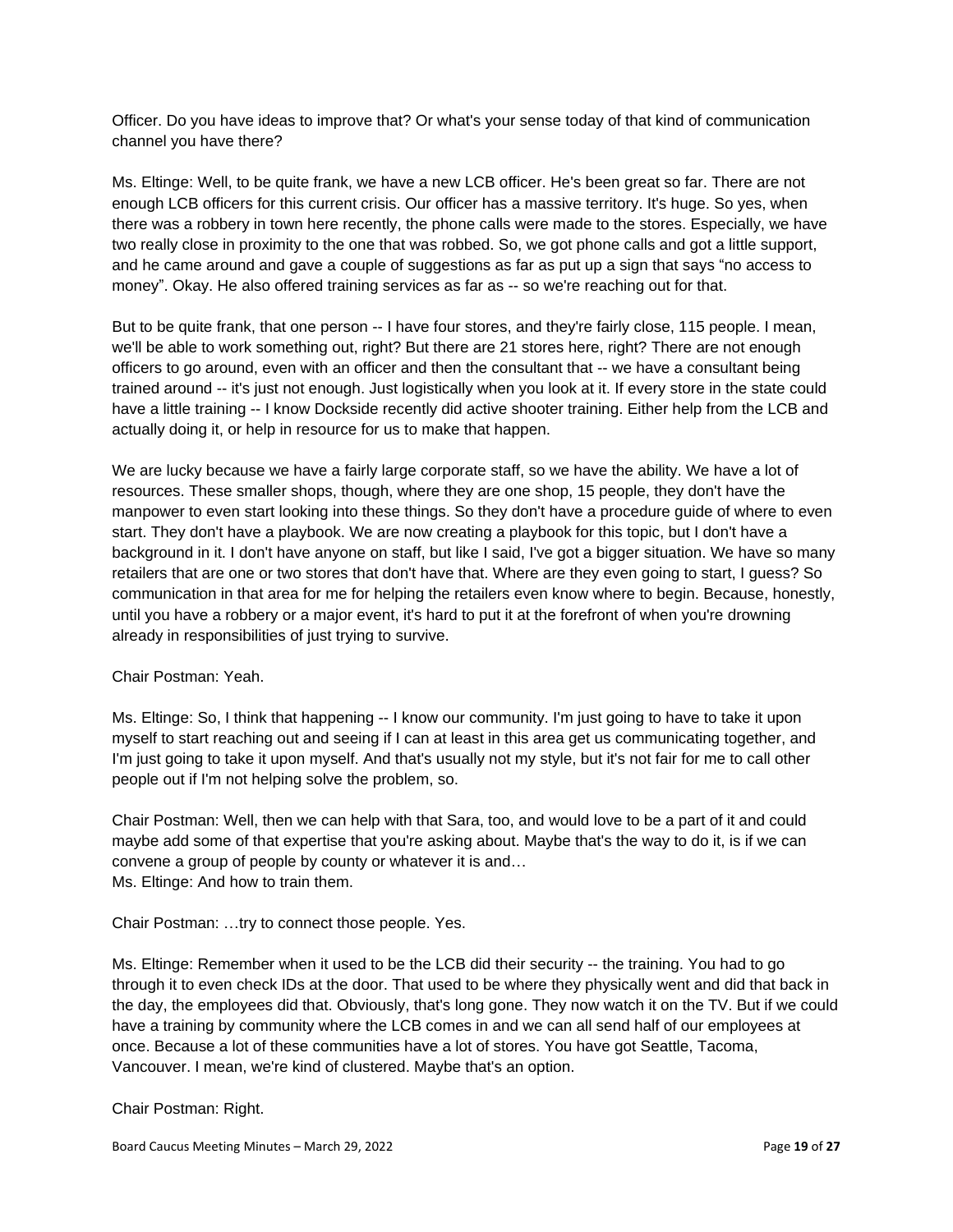Ms. Eltinge: Let's put on some training, even if it's not in the exact building.

Chair Postman: Sure.

Ms. Eltinge: The best practices need to be the same regardless of what each individual store has.

Chair Postman: And most police departments of any size have people who are experts in that, and we need to engage them in these conversations with us, as well. And I think we can help play a convening role with that in reaching out to the people who can come and give those trainings and have that discussion. So yeah. That's a good idea.

And I think was Senator Keiser again talking about L&I. L&I is charged with safety of workers in Washington State. Safety of workers in cannabis stores right now is a major concern, so we will talk with them, too, very quickly. And I'm sure there are those conversations, but not between LCB and L&I, so we will do that.

Representative Chambers, you raised your hand.

Representative Chambers: Thank you, Mr. Postman. I was just going to say, I have a constituent in the 25th that had a military career and actually has a business doing safety and is -- not just on a local level but on a national level -- on the National Board of Safety Organization. So essentially, I would just encourage bringing in subject matter experts that can teach businesses how to do a threat assessment of your physical space and how to analyze what some of your weak spots are. They are not just law enforcement but actually security experts that can look at your physical space and identify ways that you can help protect employees with layout and that sort of thing. That's what they are experts at, and they are out there, and I think they would be a huge help to bring into the conversation when you are looking at the state agencies, but also the licensees and bring in the subject matter experts would be helpful.

Chair Postman: That's great. Sara.

Ms. Eltinge: I guess my comment to that is, again, the individual stores don't have the resources to go get an expert on --

Representative Chambers: Yeah, that's why do it as an association, or LCB do it on behalf of all of the licensees. So, do it on a broader scale so that you as one licensee isn't having to front that cost, but there are still some best practices that you can share there.

Ms. Eltinge: Okay.

Chair Postman: Yes. Chandra Brady, the LCB's Director of Education Enforcement, has her hand up. Director.

Chandra Brady: Good morning. I'm Chandra. Thanks for allowing me to be here with you today. I just wanted to share that we are looking at ways that we can work with our licensees to support them during this time and support the interest of public safety and that we're potentially looking at other industries who have experienced this type of thing and do have some infrastructure set up around safety and security and getting licensees together for some lessons learned, so that we can all work towards being safer.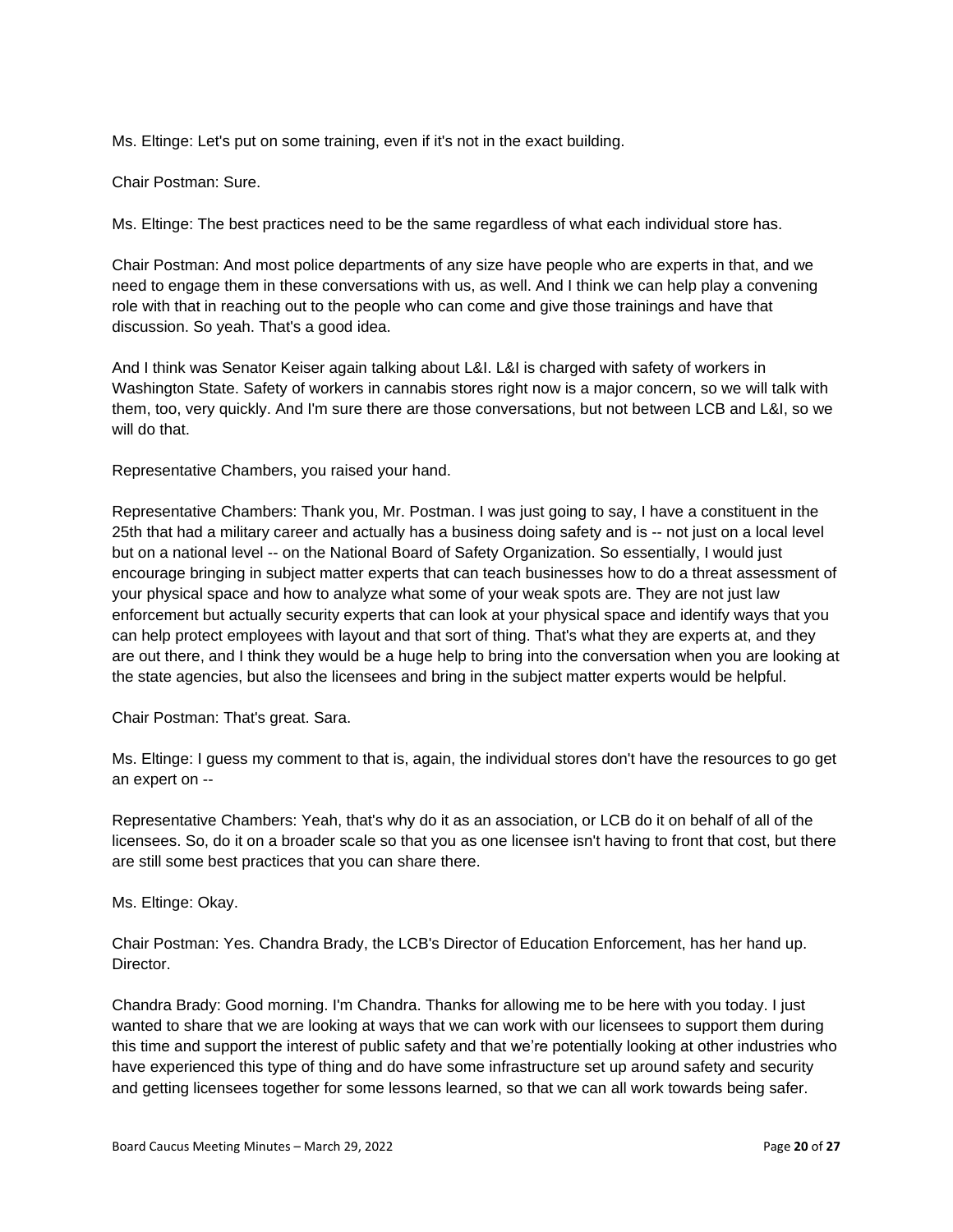Chair Postman: Great, thank you. And I think it's an area right for those kinds of gatherings and sharing, and we'll have to all agree to -- cash is the biggest problem we are all going to face. That's what any expert that you come into a store would say, "Why do you have so much cash?" And they will say, "Well, Congress won't let us bank, so we're going to have to deal with that."

A couple of people with their hands raised. Let's go to Jenna, and then Rick Garza, and then Aaron.

Ms. Rodriguez: I just wanted to piggyback off of what Sara was saying because for me, I am that small business she's talking about. We have 40 employees as compared to, she said 115. And so the day after our robbery, I walk in and everybody is looking at me like, "okay, what are we doing here?" And then I have to become this expert. And I'm trying my hardest, but like what everyone has said, we just need some common practices and resources to make sure we're all getting the same information and giving the same information to our employees and our staff and have a training that's effective -- not just me on Google trying to figure out what everyone is doing. And so I guess that's my comment just so that for someone that is in these shoes to say, she is absolutely right, we need help on this.

Chair Postman: Okay. Great. Rick Garza, LCB Director, you have your hand up.

Rick Garza: Good morning, everyone. I was texting with Chandra while the discussion was occurring about how we can work with our licensees. And that is frankly something that we can do and something that we really can't talk about because this is a public meeting, but just to be assured with our licensees.

Sara, it was good to hear your comments with respect to the lack of communication between the trade associations, which I wasn't fully aware of, but that's a commitment, and then I think looking at the resources that we might have to be able to assist you. But certainly, all the pieces that I'm hearing, we will begin those discussions through Enforcement and the other parts of our agency with licensees immediately to begin to look at that.

I also want to share -- and I think the Chairman shared this information -- that the Governor's Office, DFI and the Treasurer's office is putting meetings together with some of our licensees to look at the whole banking issue, and we just don't have enough time, but remember, we lost our National Bank, the LCB did, when we started. We now use Timberland State Bank. And so there was a lot of discussion around banking, recognizing that those fees are killing the industry, but unlike many of the states, we allow banking services through our State-Chartered Banks and State Banks that most industries in most of the states don't have, and that comes at a high cost. And some of our employees of the stores use some of the State Credit Unions and State Banks for their banking because you were talking about how some of the National Banks will throw some of our employees out, employees of our stores. So there is a lot of good that has come over the years.

But it all comes down to -- and Michael you heard -- because it's the question we have had the last month, which is "what about credit and debit cards?" That is how you get cash out of these stores. And so I heard that loud and clear. We have been asking the same questions. Does that Banking Act provide that? Because that is what we need. And so whether it is as Senator Keiser stated, "waiting for the Feds to act" -- I think the whole discussion today, I think the Board putting this meeting together was to brainstorm among ourselves. What can we do? What administrative action could we take? What emergency rules could we use to assist our licensees, just as we did through the pandemic?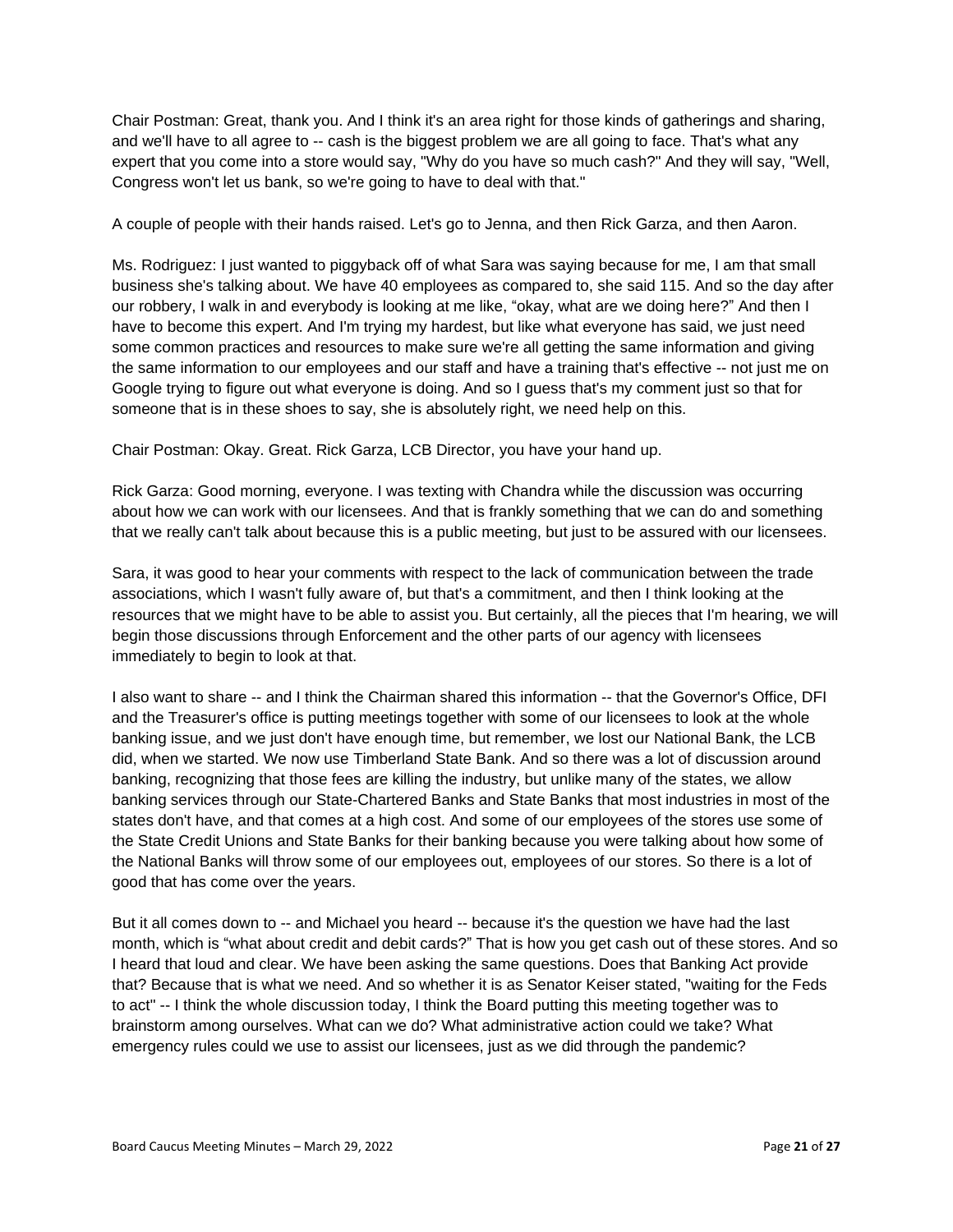Now we have another issue in front of us, which is more tragic when you think about the loss of life. So I won't go any further but just wanted to share we have every intention of the agency working with our Board to do everything we can to address these issues with our licensees. Thanks.

Chair Postman: Thanks, Rick. And I will just say on the question of security consultants and help like that, I just got a note from our CFO, Jim Morgan, who is listening, and we do have the resources to help with that. And I will just go out on a little bit of a limb and say we will do that. I think that's a great idea. I think it's an area that is made for us. We have got some resources we can use. We do have the ability to communicate with all licensees. Director Brady is in support of that, as well. So we are going to put that at the top of the list. I think that's both urgent and frankly probably the quickest thing we can do. And so as soon as we're done here, we'll start to discuss that internally. They probably already are thinking about how we go about doing that, how we find the right person, how we convene people, whether it's by region or county or whatever. I think that's a great idea, and it's something that we can do. Aaron and then Board Member Garrett.

Mr. Varney: I know Michael Correia would remind us all, and I just want to make the point that the only clear deduction we get at the end of the year from our federal tax income is the cost of the product. Not the cost of security, not the cost of a specialist training us, not the cost of any of these other things. The only clear deduction is the cost of the product. And so we are often trying to figure this out with both hands tied behind our back in terms of "can we afford to do the things that we need to do?"

And the sentiment of emergency action is greatly appreciated. I really appreciate that we're putting urgency behind this. The ability to do it, honestly, is the number one thing. And I'm very alarmed at the details, all of them. You had security. You had eyeballs on the outside looking out for threats and for risks, and that wasn't enough. And so the thing that we did immediately after the initial robbery we experienced in January was to get guards -- not armed at the moment. But that is the very first thing you do after you get robbed is, you get guards. It's a knee-jerk reaction, and you figure out what it's going to look like afterward. The second thing you do is you remind everybody -- and this is to all frontline that do an amazing job every day serving our communities -- there is not one thing in the shop -- not one thing in the shop that is worth your safety, your life.

Please, the de-escalation training, again, that's another thing that we are not able to deduct as an expense. It's life-saving training. We had a robbery about two weeks ago, where we had employed security outside in the evenings because the evenings felt like it was the most vulnerable time. We have curtailed our hours. We are no longer open as long as we used to. We decided it was too risky to be open until late, and we listened to staff saying we don't feel safe after 9:00. And so our hours have been curtailed. Tax revenue has been curtailed. But then two weeks ago, we had an armed robbery at 9:45 in the morning. And so we realized, okay, it's not the evening that is risky, it is any hour of the day that we are open. In between the two robberies, one in January and one a couple of weeks ago, there were two break-in attempts after hours, so we have had four attempts in the last three months. And this is just one party talking here. I know other folks have had break-in attempts. And we don't count those in the armed robberies. Why do people want to break in? Because there is cash there. And so I just want to reiterate to all frontline, you are our priority, and we need to protect you. And we're here today because people's lives are in danger. I could care less about all the cannabis and the cash in there, as long as everybody gets to go home. If this is not an industry where there is a sustainable business, I will go find something else to do, but I don't want to lose anybody else to unnecessary violence because we're fighting this with two hands tied behind our back. And so the financial cost is an immediate concern. I know that is why a lot of folks are not getting armed guards.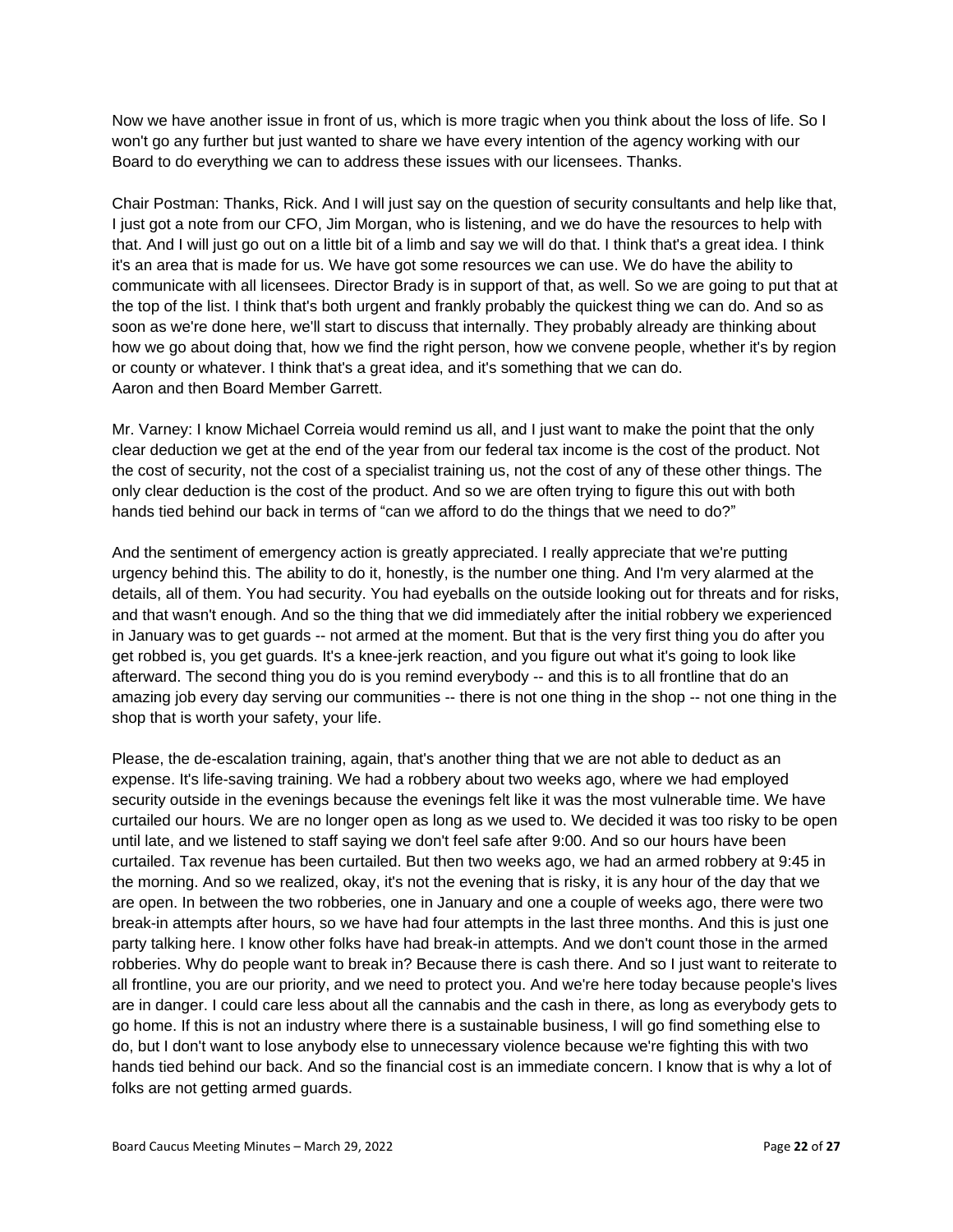I think Senator Keiser spoke to many folks who are starting at minimum wage plus tips. The cost of a trained professional armed guard is \$70 and up, and that's probably the equivalent of three to four staff members. So you're talking about laying people off in order to be safe. There is less training. Every time there is more turnover. Like right now, it is a crisis because every time somebody new comes in, they also need to be trained on how to de-escalate, how to look out for threats. And so the costs are rising, the revenue is decreasing, and we are just facing a moment where the first thing that we would do -- the first thing that I did and that our team did was get guards and people outside. People do not feel safe without that. There are people that are quitting their jobs in retail cannabis because they don't feel safe to come to work. It is a constant thing in the hands of every single person in this industry. Every single frontline person is unsure about going to work, about their safety.

And, I just appreciate the forum to voice that and everybody's thoughts and sentiments in the same direction. Mr. Garza, Senator Keiser, Representative Chambers, thank you for listening. And I hope we are able to make good on this. And Chair Postman, I really appreciate it. Like Senator Keiser said, I think anybody who has experienced an armed robbery has PTSD from that experience. I was not there personally. I don't stop thinking about it until I know that we're closed, and everybody is safely out of the building. That's true of everybody on our team right now. We are banding together, but our hearts are heavy, and our spirits are strong. But our hearts are heavy with the amount of just holding on to all the stress that is being experienced right now. We have a public that is supportive and a community that is supportive, but we appreciate your support. I appreciate the time to voice that. Thank you.

Chair Postman: Thank you, and I appreciate you joining us but also the message for employees to take care of themselves number one and not risk that was really important.

#### Member Garrett?

Member Garrett: I just want to echo David, what you stated last and Rick. And just in hearing and especially hearing firsthand today from the retailers that have gone through this, I just -- there is a lot of ideas shared today, and I think it has given us things to where we have a lot to go back internally and discuss things that we can do now to help. And I hear loud and clear, being a small business owner myself, that we are saying LCB, State Agencies, we need help, we need your support, but we do not need to have costs added to us in order to do this. We need your help expertise without putting costs back on a small business that is barely making it regard anyway. So I just think these conversations today were great. Staff is listening in, and I just think that there is a lot of opportunity in what we're hearing here today to take back internally and have discussions on things that the LCB can do without legislation from this call today.

I think, David, something like -- because we can only get together in same meetings under certain settings that this could maybe just be a topic for the next EMT when we have all of the departments there to say come prepared on what you heard today, and let's talk about what it is the agency can do right away without putting the costs back on the retailers.

Chair Postman: That's a great idea. In fact, so, Rick, I know you're listening, and I think that is a great suggestion, and at EMT we should really start to split those duties up and figure out how we get them done and report back.

Representative Chambers and then Senator Nobles.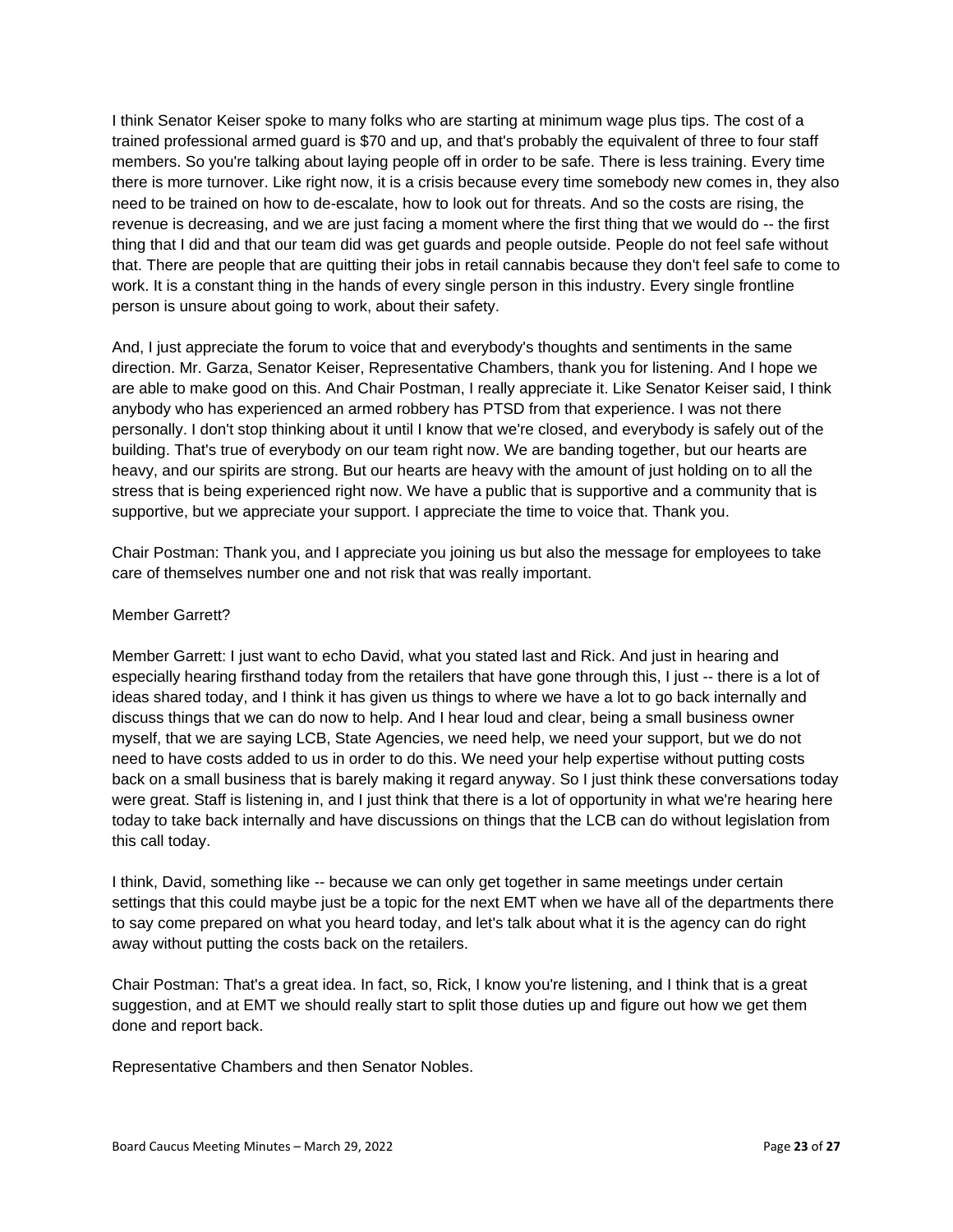Representative Chambers: Thank you, Chair Postman. Quick question. Is there a set of data analyzing the thefts that have happened this year and the last year? I thought you mentioned something about a spreadsheet.

Chair Postman: The spreadsheet is tracking the robberies themselves.

Representative Chambers: Is it any more detailed than that? You know, the time of day, number of people, part of town, that sort of thing?

Chair Postman: I don't think it -- well, we have cities. We can share it with you. We'll send you that link. It's done by Ike's. They've been tracking it, and I have a link to it. I think it's a Google Doc that we can share with you, then you will be able to see whatever there is. I haven't see -- partly because it is all over the state but mostly in Puget Sound but various law enforcement agencies – but I haven't seen any sort of official vetting of that or something, and it would be worth somebody's time in law enforcement, I believe, to take a look at that and put some hard data behind it, and then we can really look at it more of those trends and things of that sort. The numbers alone will shock you.

Representative Chambers: That would probably be worth digging deeper into and analyzing each of those thefts. So, thanks.

Chair Postman: Yes. Absolutely. Thank you.

Senator Nobles, thank you for joining us.

Senator Nobles: Of course, thank you. I won't be on video. but I just want to add voice to the conversation and thank all of the many stakeholders in this industry for speaking up and being vocal. And I know over the past couple of years I have been in a relationship with different folks, whether it's processors or producers or retailers, and when we have this conversation while we are talking to lots of business owners and entrepreneurs, what I have been able to learn from being on the ground and visiting farms and visiting stores is that we're talking about community members, family members, folks who have invested so much in this industry, folks who care about community who take parts of their revenue - whatever is left after that 47.1% and all the other costs for compliance, they still give back to community. I mean, they have partnered with me in my day job to help to put on workshops to show other folks how to get into the industry.

So I see and hear individuals who care about community, and just want to make sure that I took a moment to say that I'm listening. I have a couple of pages of notes from this conversation but have been taking notes to learn about the industry since before I was even elected because it's an important industry to community, and it impacts lots of people that I know and people that I have met over the past couple of years. But I will continue to be a champion and someone who is learning about the issue and being a voice for what the industry needs. And so, I just want to thank you all again.

And I agree with thanking the workers because when I have visited any store, any farm, and I see so many amazing young people who love the work that they do, who have found something that they are good at, and whether it's coming up with names or making sure that products make it to the lab appropriately and that they are meeting compliance, it is just such a beautiful community of real people, real families, real community members, entrepreneurs, and frontline workers, who we do want to make sure as a state legislature and atate agency that we are caring for and listening to.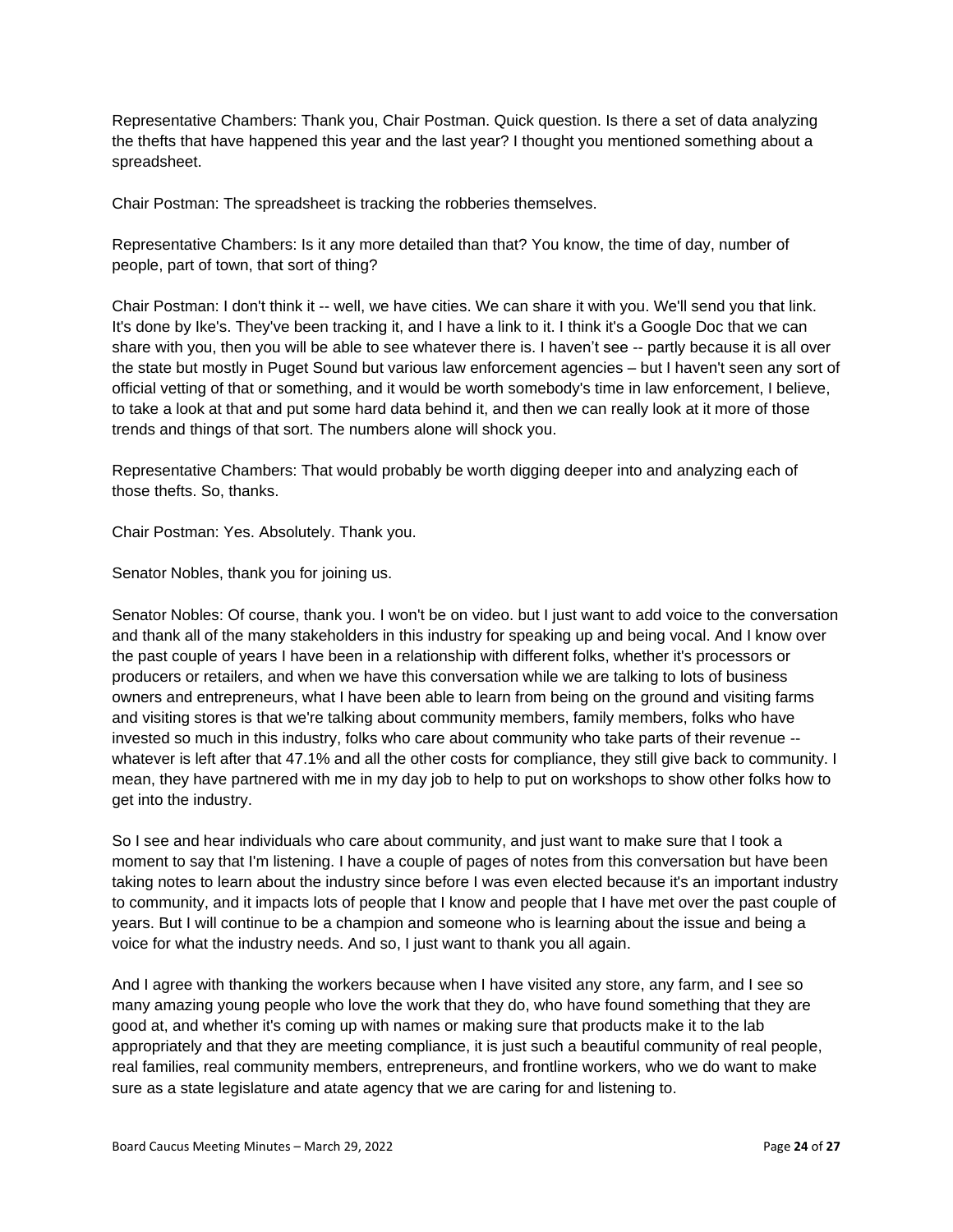So, I just want to say thank you all for what you do, and I'll continue to listen and learn and take action on your behalf.

Chair Postman: Thank you, Senator. And thanks for those comments about the people in the business who you have met. I find the same as I have been able to get out there and visit retailer processors, producers, and you walk out of this business, boy, they are having fun. And we're going to get that. That's the spirit there, and we need to protect that and do it. So really appreciate your participation.

And I will just say for the legislators who are on with us today, keep those notes. Let us know what other ideas you have. I think we should also try to continue to convene as a group with the policymakers to make sure you know where we are going with interim action as well as what we might need out of the legislature next year. We're just about out of time, and I want to take a minute and revisit with our licensees and see if you have any closing thoughts or requests or pleas for us or the community at large. Aaron?

Mr. Varney: Yeah, and I would just add appreciation for the support that does rally around the emergencies and the tragedies, the folks that are donating money to those that have to Jordan Brown's family. He has a GoFundMe, and I know those funds are much appreciated. If you go to GoFundMe, you can search for his name and you will see that there. Likewise, with all the folks that rallied around.

And I just wanted to echo Senator Nobles' comments. These are all families. These are all your friends and your sons and your daughters and your brothers and sisters. And just to humanize this, the beautiful thing about getting to do this experiment and bringing cannabis from out of the shadows and into the light is all the folks that were so committed to cannabis as something that made their life better get a place to be. And now that it has been threatened, I appreciate the forum to bring safety -- how important safety is.

Having started this in late 2010 and having opened our door in 2011, the amount of support and just community, I guess, capital, or just kind of human connection that happened through these was through the medical cannabis community and into the recreational world is how we get to know ourselves. It's the people that we do our business with and the people that we work with and the people that we end up just loving. It's a loving community, and it's really challenging to see so much pain shooting through it right now. And so my heart goes out to all those that are feeling that stress. Please, please seek help. There are lots of resources as an owner. We try to put as many resources in front of them and bring together things that are helpful and be responsive and listen to the frontline. In a lot of ways, they have come up with ideas that make us safer than any consultant could. And so, tuning into them and just reiterating that there is nothing more sacred than your safety, and please remember that if you are ever in a situation. It's not worth it. One of the folks that were in our SODO store did let me know that he had an opportunity to intervene, and because of the training, he did not. And probably because of the training, everybody got to go home that day. If you bring a gun into a place, you are probably willing to use it, and it's just a scary prospect. So my heart goes out to everybody dealing with this. I'm in there with you. And I appreciate the audience here today that has joined forces with that to take care of one another. So thank you for the time today.

Chair Postman: Thank you, Aaron. Jenna.

Ms. Rodriguez: So, Aaron said it a lot better than I was going to say it, but I just want to say today feels awesome because it seems like we have humanized the people, as he said and, hopefully, this will help get some attention and some momentum moving forward.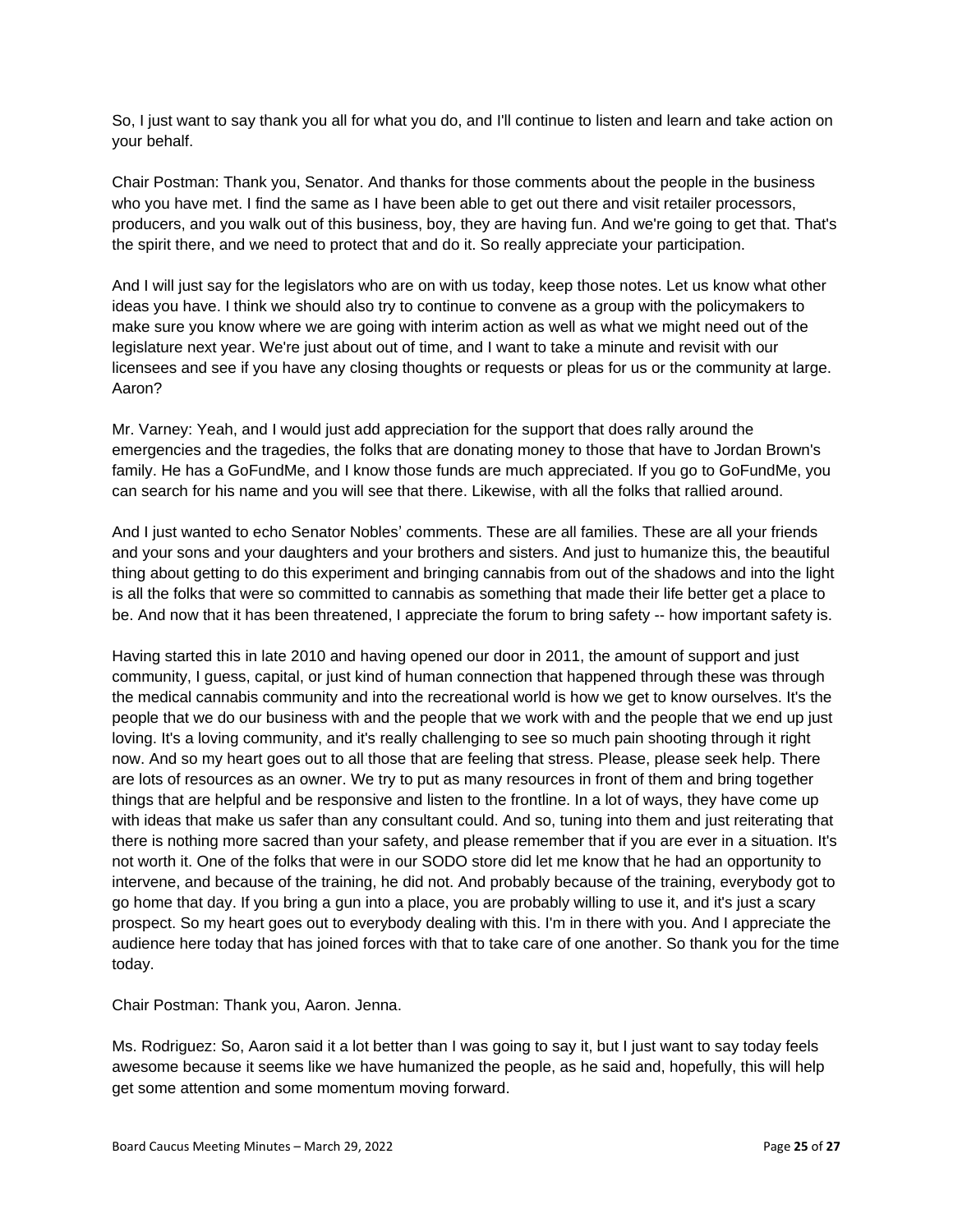And I spoke to you, David, about how I was just looking for a sense of community, because it is so competitive, and today felt like the first step. If we can continue to do these sorts of things, it would be greatly appreciated as well as be able to work together and collaborate on some best practices. So I just wanted to thank you for this.

I'm going to take this back to my team, everything we talked about, and I know it will make them feel immensely better to know that not only are we working for their safety, but there are people out there rallying for their safety. So we appreciate it.

Chair Postman: Great. Thank you. Appreciate that, Jenna, a lot. I think the first follow up you'll see from us is we will try to compile a list of some of the things we talked about, get at what we're trying to do. I think very high in that list and #1 is this idea of the safety training and what can we do. So you will all be hearing from us soon about that. We will staff it. We will be working on it. We will make sure we keep in the loop legislature as well on that.

Ms. Eltinge: On top of all of the thank-yous, I just want to put to the LCB that as you come up with thoughts and solutions, can we not wait until it is perfect? Bureaucracy runs really slow, and the crisis is now. My people are afraid now. And I get the need for, in theory, perfection in something. But we can't wait for that.

Chair Postman: I agree.

Ms. Eltinge: We need the information as -- if you figure out a piece of it, get us that piece --

Chair Postman: Right.

Ms. Eltinge: -- and don't wait until you have the whole pie solidly built.

Chair Postman: You got my word on that. I agree with you completely. Not just in this instance, but in general. I am all for the iterative process, and it goes back to what Michael was talking to us about - incremental change. And we can do it. We have some sort of currency here of our own and authority, and we're going to use it in working with you all as the community that Jenna was just talking about. That is something we can do without anybody's approval. Right? We can just keep doing this and talking and sharing and picking off what we can. And you have got our commitment that we are going to do that. So, thank you, Sara.

We're going to have to wrap it up. I just want to say in closing, thank you all for taking the time to do this, both to meet all four of the retailers who took time out and the legislators, and Michael sharing that national perspective is really helpful to us. And we will continue to keep you in the loop with what we are doing. You gave us some suggestions, too, but we might be able to do to help back there, and we'll talk about that, as well. And staff who have been on the phone really appreciate that. And the State Treasurer was able to join us and really has been a champion, and I think is a friend of the industry and this agency.

You know, I would just say, I mentioned to you that Gypsy Greens is my neighborhood cannabis store, and I go by there probably every single day. And it's a little tiny shopping center. And if I recall, on one side is a health food store, I think on the other side is a little brewpub, and then there is an auto parts store. Every one of those stores is subject to robberies and all those sorts of things. The difference, of course, is they also allow to use credit cards and debit cards. They are not on a controlled substance list that causes all these problems. In our state, even the legislature that is designing this for the LCB, but the